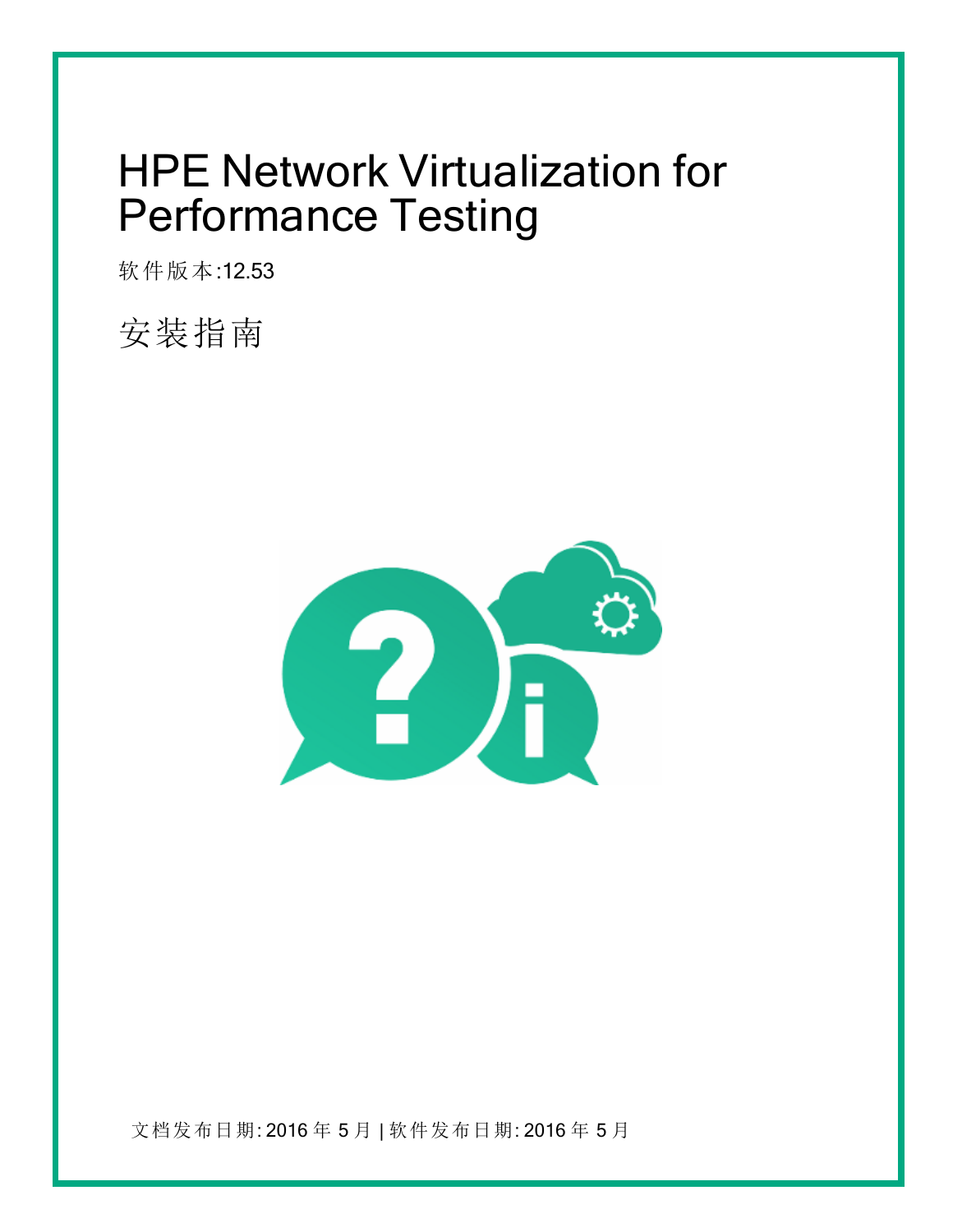### 法律声明

#### 担保

Hewlett Packard Enterprise Development LP 产品和服务的唯一担保已在此类产品和服务随附的明示担保声明 中提出。此处的任何内容均不构成额外担保。HPE 不会为此处出现的技术或编辑错误或遗漏承担任何责任。 此处所含信息如有更改,恕不另行通知。

#### 受限权利声明

机密计算机软件。必须拥有 HPE 授予的有效许可证,方可拥有、使用或复制本软件。按照 FAR 12.211 和 12.212,并根据供应商的标准商业许可的规定,商业计算机软件、计算机软件文档与商品技术数据授权给美 国政府使用。

#### 版权声明

© Copyright 2015-2016 Hewlett Packard Enterprise Development LP

#### 商标声明

Adobe® 是 Adobe Systems Incorporated 的商标。

Microsoft® 和 Windows® 是 Microsoft Corporation 在美国的注册商标。

Linux® 是 Linus Torvalds 在美国和其他国家/地区的注册商标。

Java® 是 Oracle 和/或其附属公司的注册商标。

Red Hat® 是 Red Hat, Inc. 在美国和其他国家/地区的注册商标。

VMware® 是 VMware, Inc. 在美国和其他国家/地区的注册商标。

### 文档更新

此文档的标题页包含以下标识信息:

- <sup>l</sup> 软件版本号,用于指示软件版本。
- <sup>l</sup> 文档发布日期,该日期将在每次更新文档时更改。
- <sup>l</sup> 软件发布日期,用于指示该版本软件的发布日期。

要检查是否有最新的更新,或者验证是否正在使用最新版本的文档,请访问:[https://softwaresupport.hpe.com](https://softwaresupport.hpe.com/)。

需要注册 HPE Passport 才能登录此站点。要注册 HPE Passport ID,请访问 [https://softwaresupport.hpe.com](https://softwaresupport.hpe.com/) 并 单击 Register。

### 支持

请访问 HPE 软件联机支持网站:[https://softwaresupport.hpe.com](https://softwaresupport.hpe.com/)

此网站提供了联系信息,以及有关 HPE 软件提供的产品、服务和支持的详细信息。

HPE 软件联机支持提供客户自助解决功能。通过该联机支持,可快速高效地访问用于管理业务的各种交互式 技术支持工具。作为尊贵的支持客户,您可以通过该支持网站获得下列支持:

- <sup>l</sup> 搜索感兴趣的知识文档
- <sup>l</sup> 提交并跟踪支持案例和改进请求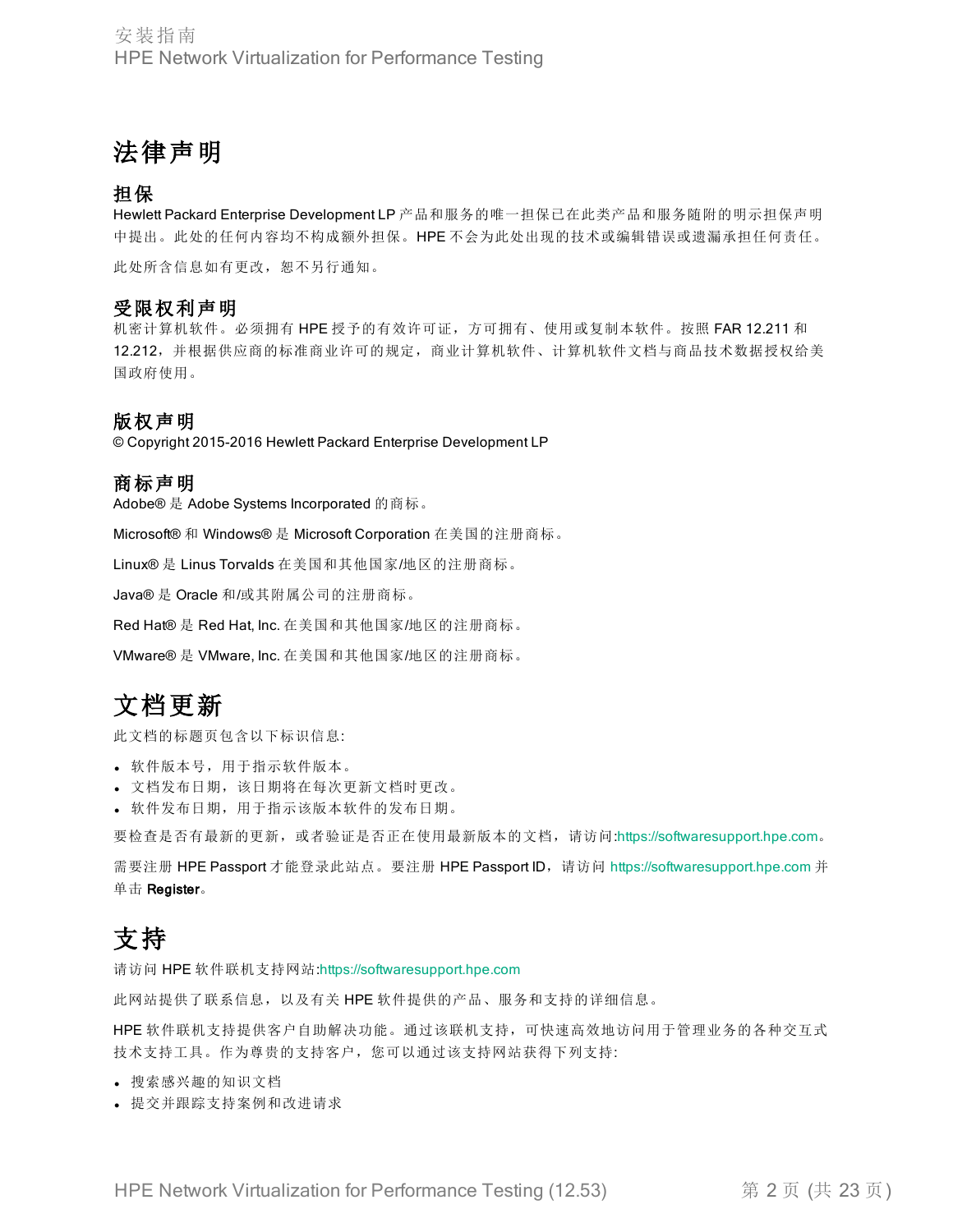安装指南 HPE Network Virtualization for Performance Testing

- <sup>l</sup> 下载软件修补程序
- <sup>l</sup> 管理支持合同
- <sup>l</sup> 查找 HPE 支持联系人
- <sup>l</sup> 查看有关可用服务的信息
- <sup>l</sup> 参与其他软件客户的讨论
- <sup>l</sup> 研究和注册软件培训

大多数提供支持的区域都要求您注册为 HPE Passport 用户再登录,很多区域还要求用户提供支持合同。要注 册 HPE Passport ID, 请访问 [https://softwaresupport.hpe.com](https://softwaresupport.hpe.com/) 并单击 Register。

要查找有关访问级别的详细信息,请访问[:https://softwaresupport.hpe.com/web/softwaresupport/access-levels](https://softwaresupport.hpe.com/web/softwaresupport/access-levels)。

#### HPE 软件解决方案与集成和最佳实践

要了解 HPE 软件目录中的产品如何协同工作、交换信息和解决业务需求,请访问 HPE Software Solutions Now (<https://softwaresupport.hpe.com/group/softwaresupport/search-result/-/facetsearch/document/KM01702710>)。

要获取各种最佳实践文档和资料,请访问 Cross Portfolio Best Practices Library ([https://hpln.hpe.com/group/best](https://hpln.hpe.com/group/best-practices-hpsw)[practices-hpsw](https://hpln.hpe.com/group/best-practices-hpsw))。

### 关于此 PDF 版本联机帮助

本文档是联机帮助的 PDF 版本。提供此 PDF 文件是为了便于您打印帮助信息的多个主题,或者阅读 PDF 格 式的联机帮助。由于最初创建此内容是为了作为联机帮助在 Web 浏览器中查看,因此某些主题可能无法正常 显示。某些交互主题可能无法在该 PDF 版本中显示。这些主题可以通过联机帮助成功打印出来。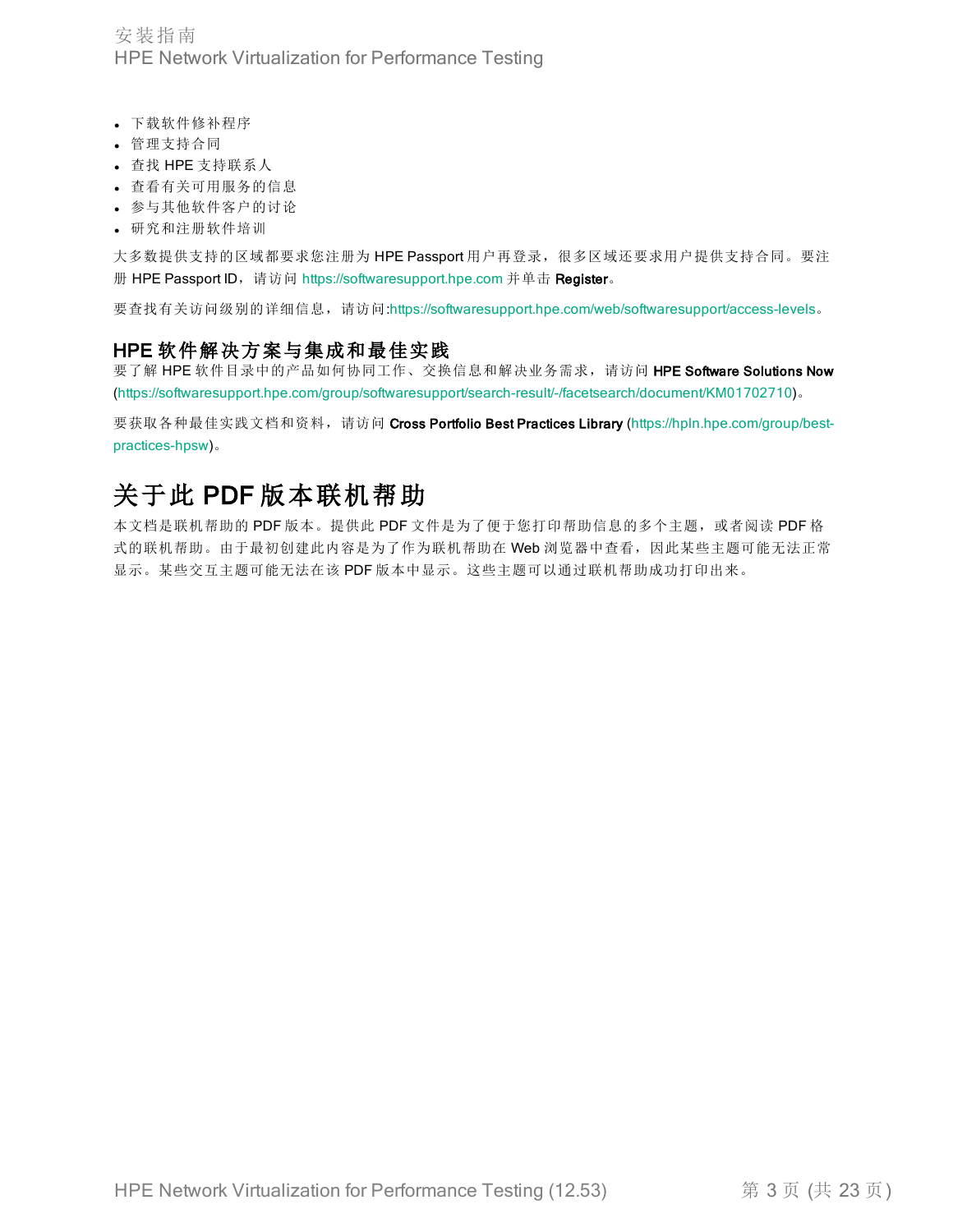# 目录

| 手动安装 …………………………………………………………………………………… 7            |    |
|----------------------------------------------------|----|
|                                                    |    |
|                                                    |    |
|                                                    |    |
|                                                    |    |
|                                                    |    |
|                                                    |    |
|                                                    |    |
|                                                    |    |
| 安装后任务 …………………………………………………………………………………………16         |    |
|                                                    |    |
| 系统要求 ………………………………………………………………………………………17           |    |
| 安装 NV Analytics ……………………………………………………………………………………17 |    |
|                                                    |    |
|                                                    |    |
|                                                    |    |
|                                                    | 23 |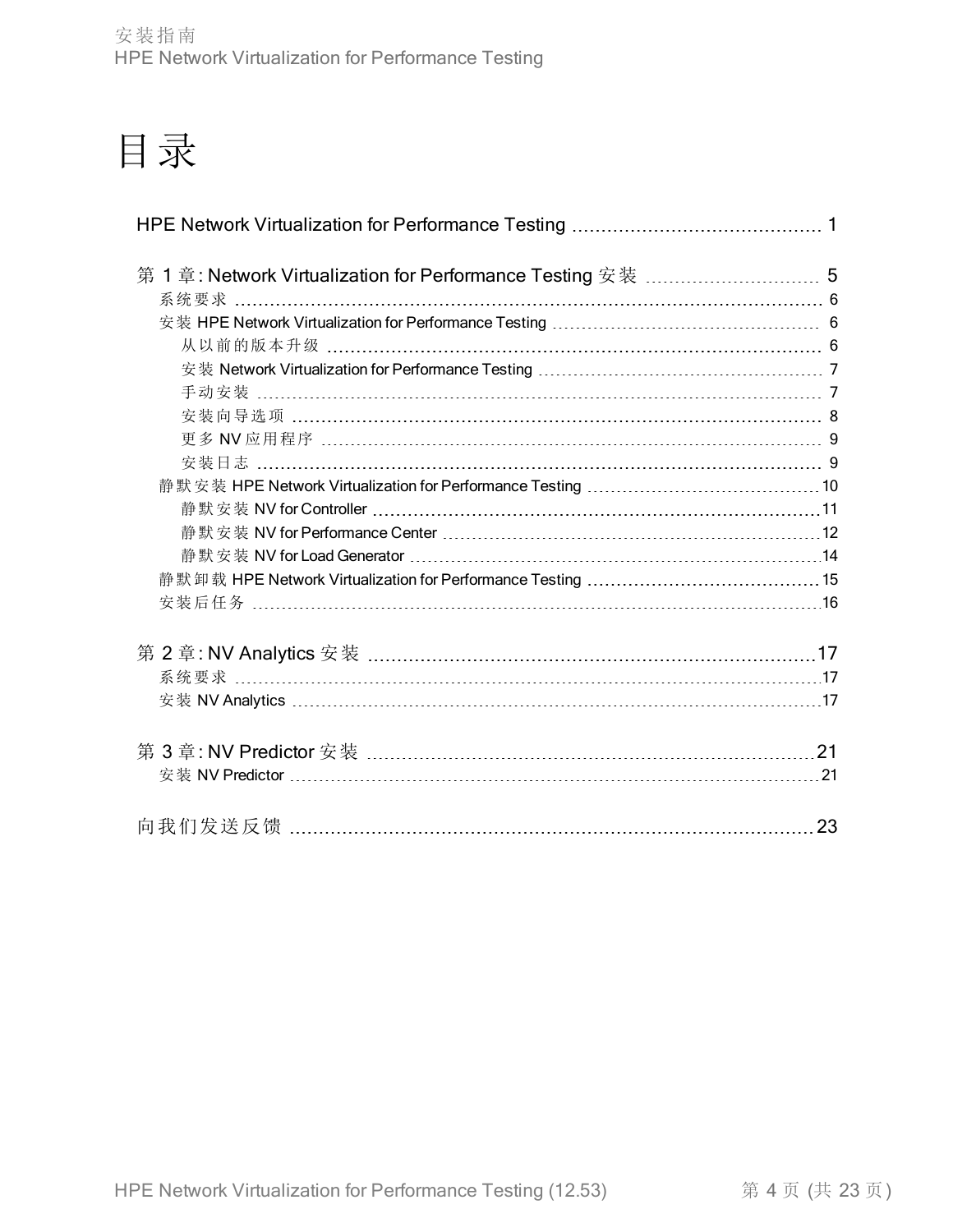## <span id="page-4-0"></span>第 1 章: Network Virtualization for Performance Testing 安装

安装过程包括下列步骤:



本节包括以下内容:

| • 从以前的版本升级 …………………………………………………………………………………… 6             |     |
|-----------------------------------------------------------|-----|
|                                                           |     |
| • 手动安装 ……………………………………………………………………………………… 7                |     |
| • 安装向导选项 …………………………………………………………………………………… 8               |     |
|                                                           |     |
|                                                           |     |
|                                                           |     |
|                                                           | .11 |
| ● 静默安装 NV for Performance Center ……………………………………………………… 12 |     |
|                                                           |     |
|                                                           |     |
| ● 安装后任务 ……………………………………………………………………………………16                |     |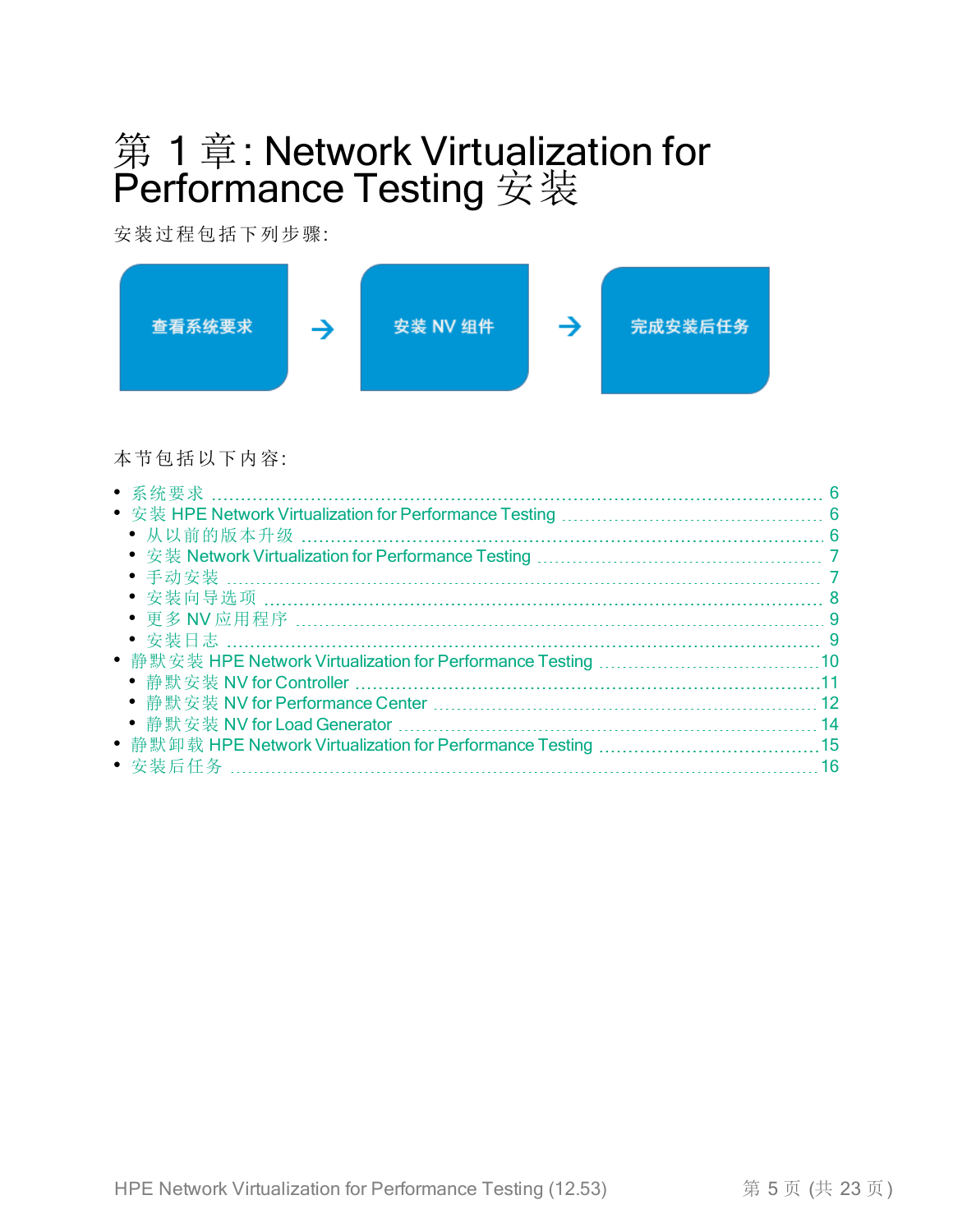## <span id="page-5-0"></span>系统要求

要安装 Network Virtualization for Performance Testing 组件, 必须安装 LoadRunner 或 Performance Center 12.53 版或更高版本。

基本系统要求

除了下文另外指定的要求,其他系统要求与 LoadRunner 或 Performance Center 相同。

### Network Virtualization for Performance Testing 特定的系统要求

在 HPE Load Generator 上运行 HPE NV 组件的最低要求如下所示:

| 处理器                          | 四核处理器或更高版本                                                      |
|------------------------------|-----------------------------------------------------------------|
| 内存 (RAM)                     | 4 GB RAM 或更多                                                    |
| <b>HPE Load</b><br>Generator | HPE Load Generator for LoadRunner 或 Performance Center<br>12.53 |

第三方组件先决条件

• Microsoft .NET Framework 4.0 Full 或更高版本

LoadRunner。如果主机上尚未安装所需最低版本的第三方组件,下列安装将会 自动安装最低版本:

- LoadRunner 完全安装
- 独立 Load Generator
- VuGen

Performance Center。如果主机上尚未安装以下组件, 则在安装 HPE NV for Performance Center Server 组件的过程中会自动安装该组件:

<span id="page-5-1"></span>**Microsoft .NET Framework 4.5.2 Full** 

## 安装 HPE Network Virtualization for Performance Testing

要在 LoadRunner 或 Performance Center 中访问 HPE Network Virtualization for Performance Testing (NV) 功能, 必须安装所需的 NV 组件。

## <span id="page-5-2"></span>从以前的版本升级

如果在计算机上安装了以前版本的 HPE Network Virtualization for Performance Testing, 则必须卸载所有 NV 组件, 然后才能安装 NV 12.53。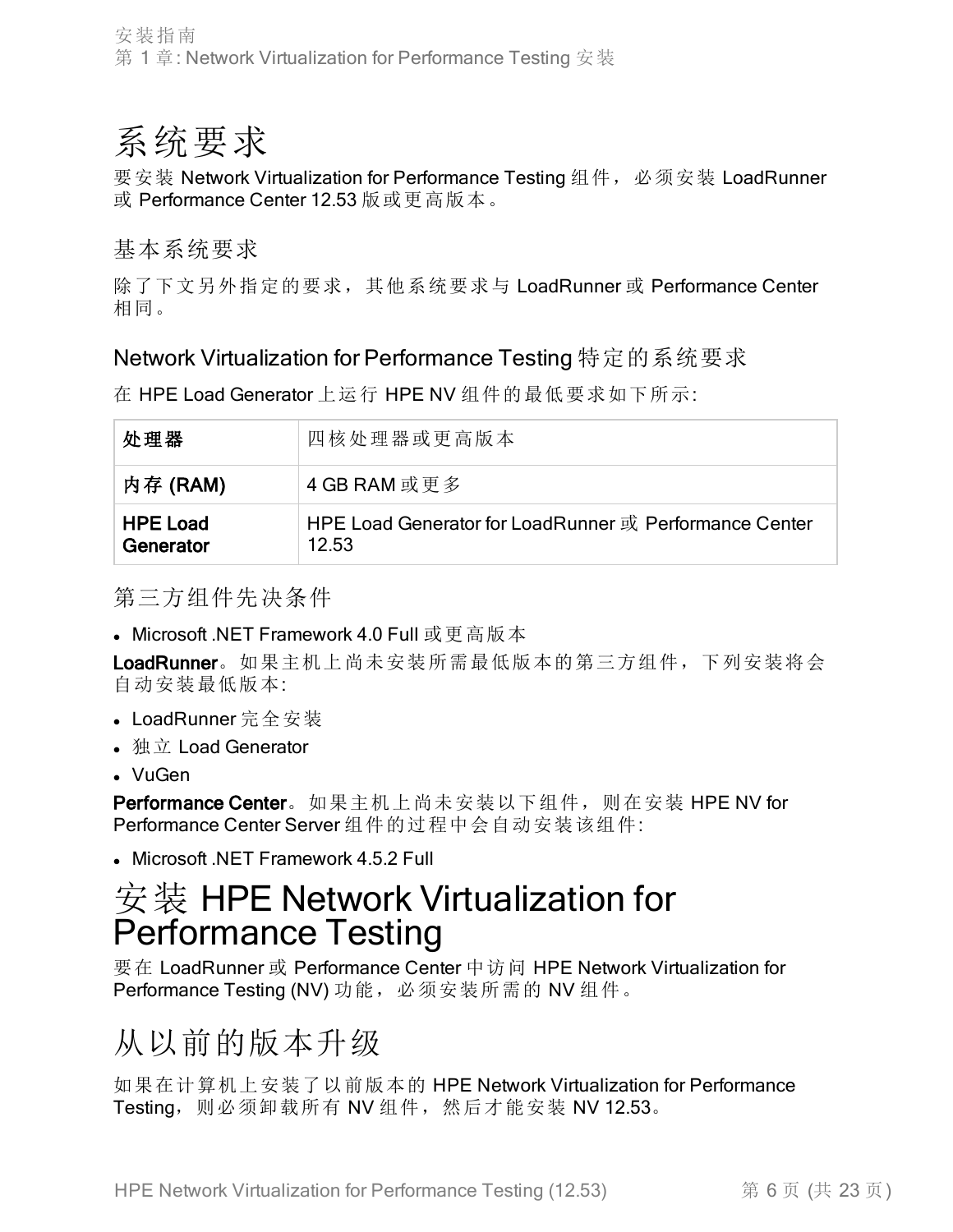要保留当前版本的 NV 中的现有结果,请在卸载过程中选择保存现有数据的选 项。

要卸载:从"控制面板">"程序和功能"中,右键单击 NV 组件并单击"卸载"。

### <span id="page-6-0"></span>安装 Network Virtualization for Performance Testing

LoadRunner 或 Performance Center 安装向导结束时, 会提示您安装 Network Virtualization for Performance Testing。可以继续 NV 安装, 也可以选择稍后手动 安装。如果安装 NV, 请按照屏幕上的说明进行操作。可以选择以下安装模式之 一:

- <sup>l</sup> 典型。使用默认选项安装组件。
- <sup>l</sup> 自定义。支持您在安装前配置若干选项。有关详细信息,请参阅"[安装向导选](#page-7-0) 项" ([第](#page-7-0) 8 页) 。

将安装下列组件:

| NV 组件名称                                     | 安装方式                                                                                |
|---------------------------------------------|-------------------------------------------------------------------------------------|
| <b>HPE NV for Controller</b>                | LoadRunner 完全安装<br>Performance Center Host 安装                                       |
| <b>HPE NV for Performance Center Server</b> | Performance Center Server 安装                                                        |
| <b>HPE NV for Load Generator</b>            | Load Generator (独立) 安装<br>LoadRunner 完全安装<br>Performance Center Host 安装<br>VuGen 安装 |

### <span id="page-6-1"></span>手动安装

如果不在 LoadRunner 或 Performance Center 安装过程中安装 NV 组件, 可以随时 手动运行 NV 安装。

先决条件:必须安装相应的 LoadRunner 或 Performance Center 组件 (12.53 版 或更高版本), 然后才能安装 NV 组件。

安装文件位于以下文件夹中:

- LoadRunner:<LoadRunner 安装 DVD>\Additional Components\HP NV\
- Performance Center:<Performance Center 安装 DVD>\AdditionalComponents\HPNV\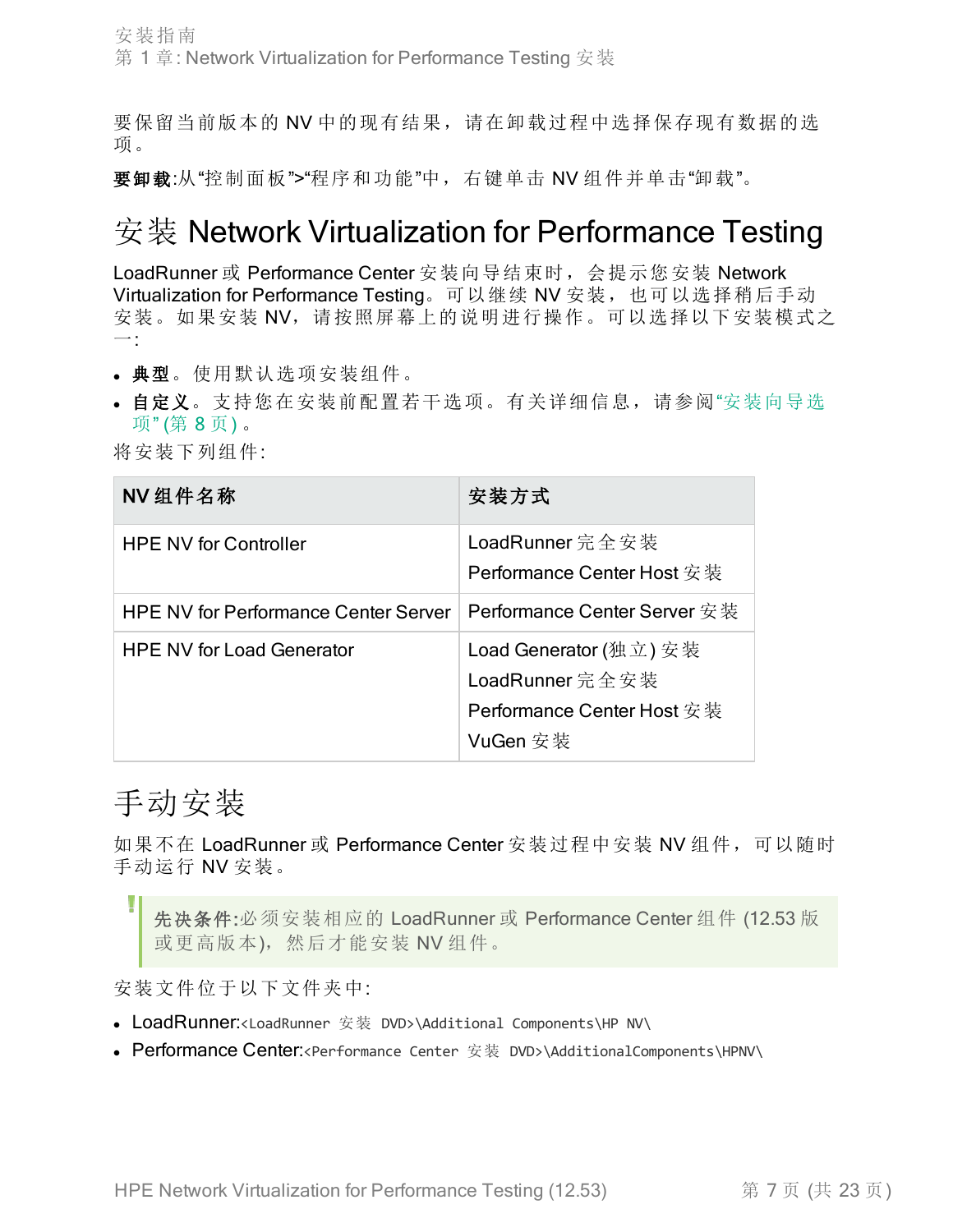根据需要运行安装文件:

| 对于此 LoadRunner 或<br>Performance Center 组<br>件… | 您需要安装                                                                        | NV 安装文件                                      |
|------------------------------------------------|------------------------------------------------------------------------------|----------------------------------------------|
| LoadRunner 完全安装                                | <b>NV</b> for Controller<br><b>NV for Load Generator</b>                     | NV4HPControllerSetup.exe<br>NV4HPLGSetup.exe |
| Load Generator (独立)                            | <b>NV for Load Generator</b>                                                 | NV4HPLGSetup.exe                             |
| VuGen                                          | <b>NV for Load Generator</b><br>(必需, 因为它包含与<br>VuGen 集成的 NV Analytics<br>报告) | NV4HPLGSetup.exe                             |
| <b>Performance Center</b><br>Server            | <b>NV for Performance Center</b><br>Server                                   | NV4HPPCSetup.exe                             |
| <b>Performance Center Host</b>                 | <b>NV</b> for Controller<br><b>NV for Load Generator</b>                     | NV4HPControllerSetup.exe<br>NV4HPLGSetup.exe |

备注: 在安装或卸载 NV for Load Generator 之后,必须重新启动计算机。

### <span id="page-7-0"></span>安装向导选项

L

在安装向导过程中运行自定义安装或手动安装 NV 组件时,可以配置若干选 项。只有在计算机上安装第一个 NV 组件时,某些选项才启用。

| 选项    | NV组件                                                                                                                             |
|-------|----------------------------------------------------------------------------------------------------------------------------------|
| 目标文件夹 | 输入文件系统上用于安装组件的位置或接受默认位置。<br>默认值:C:\Program Files (x86)\HP\NV                                                                     |
| 数据文件夹 | 存储临时内部应用程序数据和用户数据, 如测试运行结果。<br>默认值:C:\Data                                                                                       |
| 服务器端口 | 将用于各种 NV组件之间的通信的端口。通常无需更改默认<br>如果选择"启用远程连接", NV 会向 Windows 防火墙添加例<br>值。<br>以便使用指定的服务器端口远程访问基于 Web 的 NV 组<br>外,<br>件。<br>默认值:8182 |

HPE Network Virtualization for Performance Testing (12.53) 第 8 页 (共 23 页)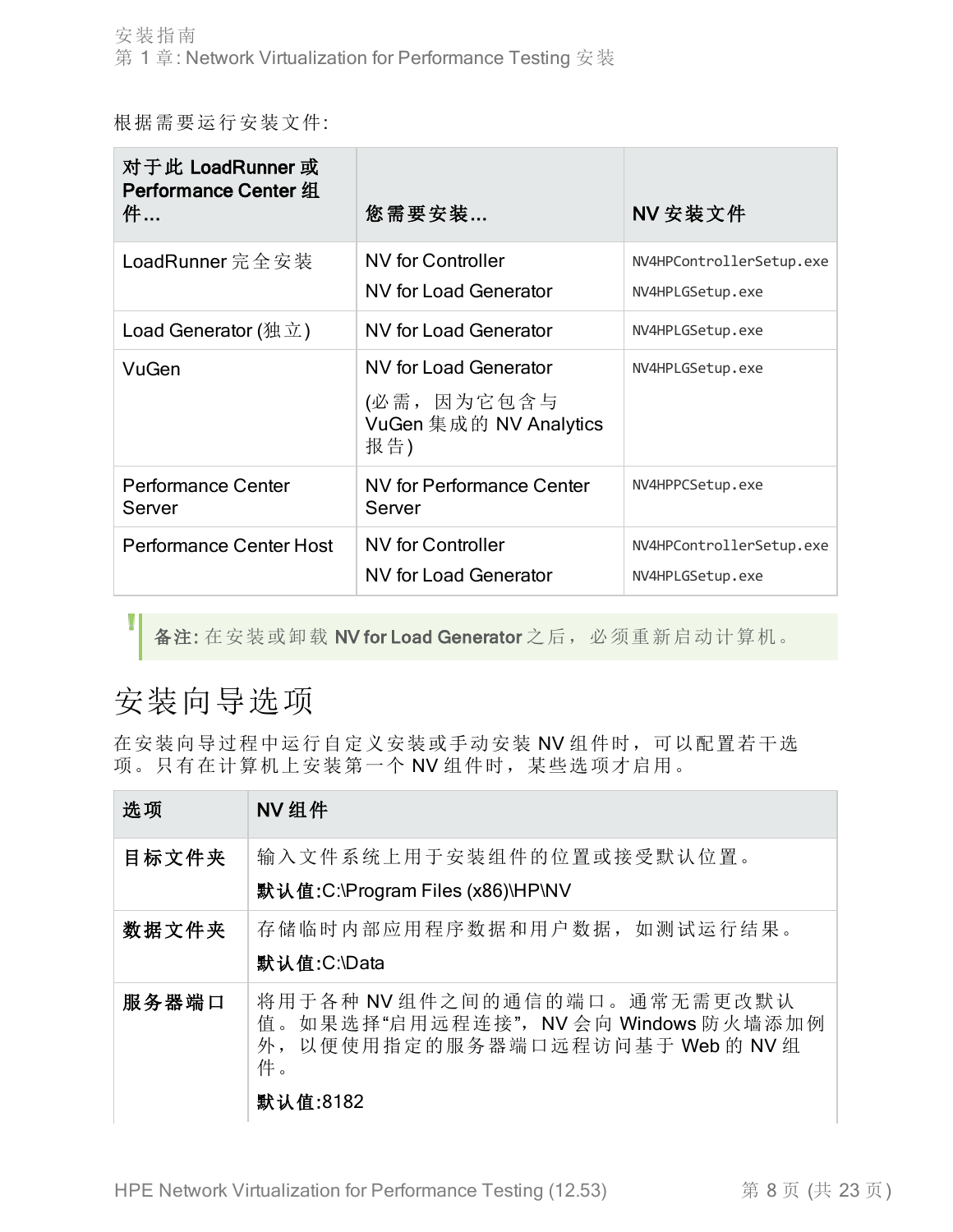| 选项         | NV组件                                                                                              |
|------------|---------------------------------------------------------------------------------------------------|
| 启用远程连<br>接 | 向 Windows 防火墙添加例外。从远程计算机访问 NV 统计信息<br>和 NV Network Editor 或者远程访问 NV License Manager 时需要<br>执行此操作。 |

### <span id="page-8-0"></span>更多 NV 应用程序

可以在满足系统要求的任何计算机上安装以下可选 HPE Network Virtualization for Performance Testing 组件。有关安装文件的位置, 请参阅"[手动安装](#page-6-1)" (第7页)。

| NV 应用程序             | 描述                                                                                                                                                  | NV 安装文件              |
|---------------------|-----------------------------------------------------------------------------------------------------------------------------------------------------|----------------------|
| <b>NV Analytics</b> | 基于使用 NV 功能的测试的测试结果深入<br>分析应用程序的性能。有助于确定对应用<br>程序性能造成负面影响的因素。                                                                                        | Analytics setup.exe  |
|                     | 备注:现在可以在负载测试过程中直<br>接生成 NV Insights 和 NV Analytics 报<br>告, 也可以从 VuGen 生成这些报<br>告。                                                                   |                      |
|                     | 如果选择继续使用独立 NV Analytics<br>应用程序, 则可安装 NV 安装文件随<br>附的已更新 12.53版本。请确保在安<br>装 NV Analytics for VuGen 许可证的计<br>算机上进行安装。独立 NV Analytics<br>应用程序使用相同的许可证。 |                      |
| <b>NV Predictor</b> | 分析来自 LoadRunner 的测试结果, 并针对<br>SLO(服务级别目标)合规性生成自动报<br>告。                                                                                             | NVPredictorSetup.exe |
|                     | 基于静态值和/或基线性能, 按虚拟位置针<br>对 SLO合规性对一项或多项关键度量的结<br>果进行评估。                                                                                              |                      |
|                     | 可自定义的报告体现了按虚拟位置对应用<br>程序性能进行的综合分析。                                                                                                                  |                      |

### <span id="page-8-1"></span>安装日志

安装日志位于 C:\HP Log 下。

HPE Network Virtualization for Performance Testing (12.53) 第 9 页 (共 23 页)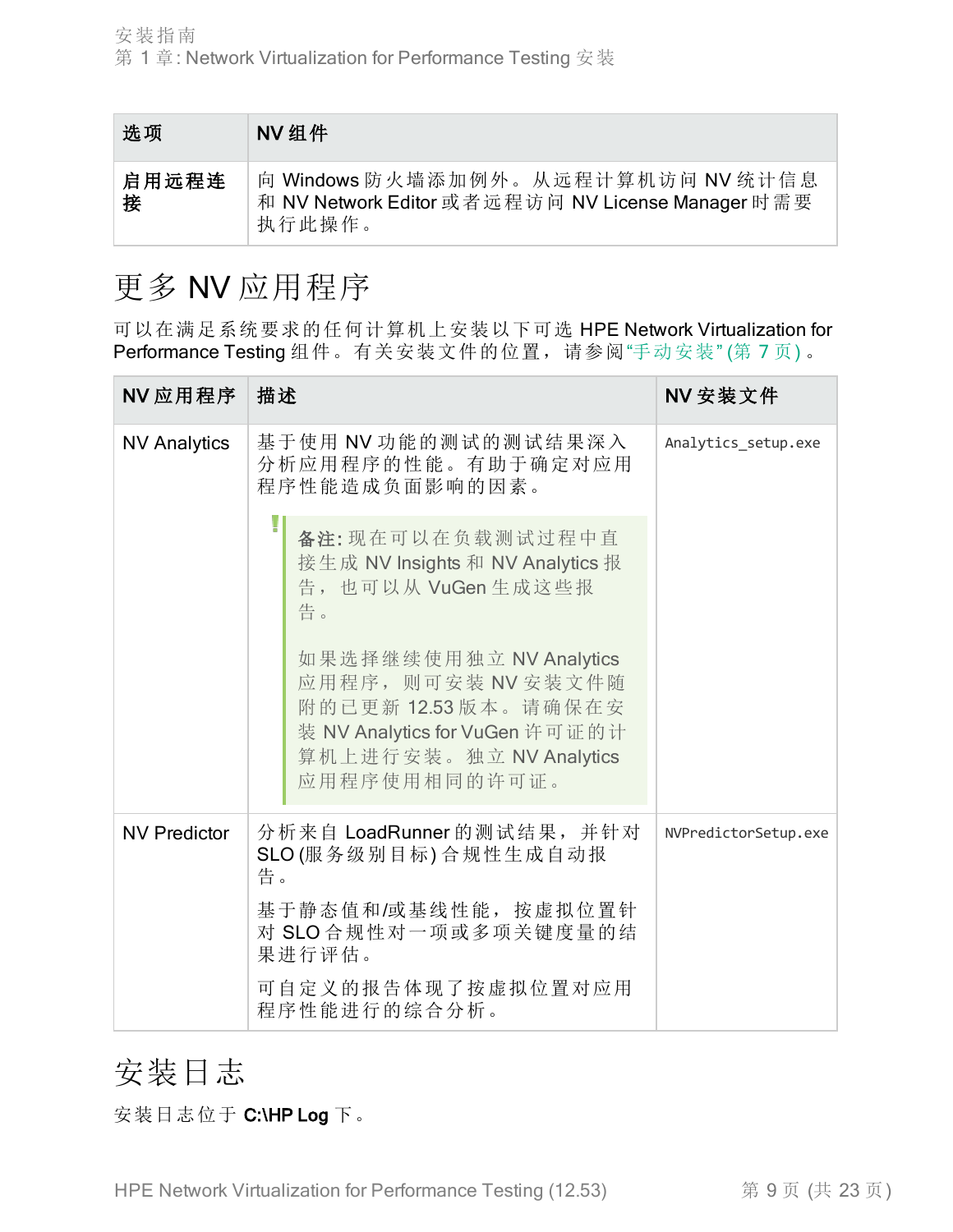安装指南 第 1 章: Network Virtualization for Performance Testing 安装

日志文件按如下方式命名:

<产品名称><日期><时间>.log

Ń. 例如:

HPE NV for Load Generator 6-4-2015 15-29-27.log

HPE NV for Controller\_6-4-2015\_15-37-38.log

## <span id="page-9-0"></span>静默安装 HPE Network Virtualization for Performance Testing

可以为 LoadRunner 和 Performance Center 静默安装 HPE NV 组件。

备注: 在静默安装 LoadRunner 或 Performance Center 时, 默认情况下会安 装相应的 NV 组件。有关详细信息, 请参考 LoadRunner 或 Performance Center 文档。

开始安装之前,请考虑下列情况:

- LoadRunner:在执行 NV for Controller 的静默安装时, 必须以管理员身份登录。
- <sup>l</sup> 请确保在开始安装之前已满足所有系统要求。有关详细信息,请参阅"[系统要](#page-5-0) 求" ([第](#page-5-0) 6 页) 。
- 如果静默安装失败,您不会收到通知。安装日志位于 C:\HP Log 下。日志文件 按如下方式命名:

<产品名称><日期><时间>.log

Ń. 例如: HPE NV for Load Generator 6-4-2015 15-29-27.log HPE NV for Controller 6-4-2015 15-37-38.log

安装文件位于以下文件夹中:

- LoadRunner:<LoadRunner 安装 DVD>\Additional Components\HP NV\
- Performance Center:<Performance Center 安装 DVD>\AdditionalComponents\HPNV\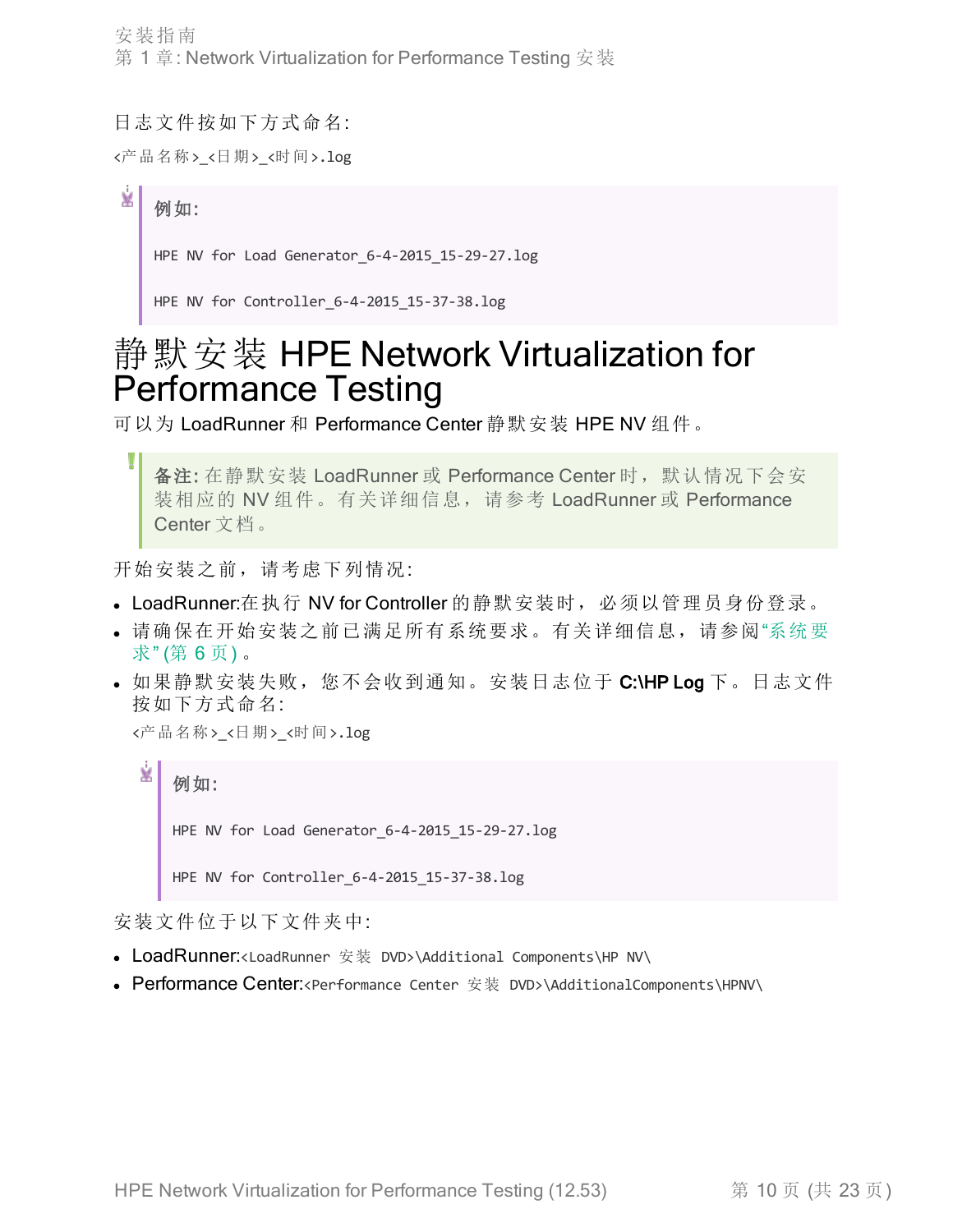| 对于此 LoadRunner 或<br><b>Performance Center 组</b><br>件… | 您需要安装…                                                                       | NV 安装文件                                      |
|-------------------------------------------------------|------------------------------------------------------------------------------|----------------------------------------------|
| LoadRunner 完全安装                                       | <b>NV</b> for Controller<br>NV for Load Generator                            | NV4HPControllerSetup.exe<br>NV4HPLGSetup.exe |
| Load Generator (独立)                                   | NV for Load Generator                                                        | NV4HPLGSetup.exe                             |
| VuGen                                                 | <b>NV for Load Generator</b><br>(必需, 因为它包含与<br>VuGen 集成的 NV Analytics<br>报告) | NV4HPLGSetup.exe                             |
| <b>Performance Center</b><br>Server                   | <b>NV for Performance Center</b><br>Server                                   | NV4HPPCSetup.exe                             |
| <b>Performance Center Host</b>                        | <b>NV</b> for Controller<br><b>NV for Load Generator</b>                     | NV4HPControllerSetup.exe<br>NV4HPLGSetup.exe |

备注: 在安装或卸载 NV for Load Generator 之后,必须重新启动计算机。

### <span id="page-10-0"></span>静默安装 NV for Controller

- 1. 将 NV4HPControllerSetup.exe 文件复制到 LoadRunner 或 Performance Center Host 计算机上一个方便的位置。
- 2. 使用提升的权限运行命令提示符。 从 Windows 的"开始"菜单中,单击"所有 程序">"附件",右键单击"命令提示符",然后单击"以管理员身份运行"。
- 3. 在"命令提示符"窗口中,导航到在步骤 1 中复制的文件所在的位置,并输入 下列命令和所需的命令行选项:

NV4HPControllerSetup.exe /s /v"/qn <命令行选项>"

命令行选项:

| 选项                   | 描述                     | 必需/可选 | 默认值  |
|----------------------|------------------------|-------|------|
| PORT=<端口号>   用于连接 NV | for Controller<br>的端口。 | 必需    | 8182 |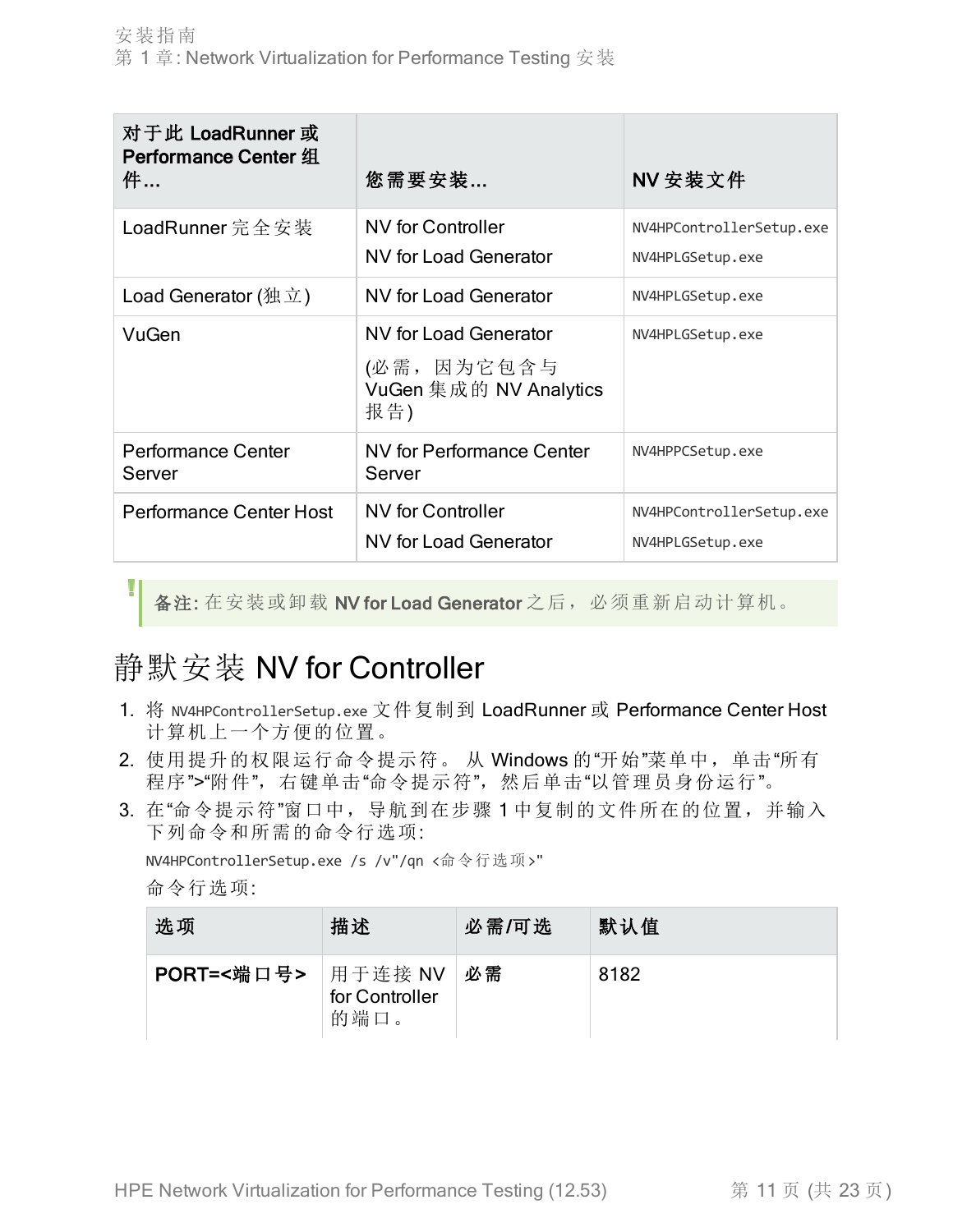| 选项                                                                            | 描述                                                                                                                       | 必需/可选 | 默认值                          |
|-------------------------------------------------------------------------------|--------------------------------------------------------------------------------------------------------------------------|-------|------------------------------|
| <b>INSTALLDIR=\"&lt;</b><br>安装文件夹的路<br>径>\"                                   | 将安装应用<br>程序文件的<br>位置。                                                                                                    | 可选    | C:\Program Files (x86)\HP\NV |
| <b>ENABLE</b><br><b>REMOTE=<true< b=""><br/><b> FALSE&gt;</b></true<></b>     | 在防火墙中<br>打开端口。<br>启用对基于<br>Web 的 NV<br>组件的远程<br>访问时必<br>需。                                                               | 可选    | <b>TRUE</b>                  |
| <b>REBOOT IF</b><br><b>NEED=<true b=""  <=""><br/><b>FALSE&gt;</b></true></b> | 如果需要重<br>新启动,则<br>在安装完成<br>后自动重新<br>启动计算<br>机。<br>即使使用了<br>FALSE 值,<br>也需要重新<br>启动计算机<br>才能使 NV<br>for Controller<br>工作。 | 可选    | <b>FALSE</b>                 |
| DATA<br>FOLDER="<数据<br>目录的路径>"                                                | 保存临时内<br>部应用程序<br>数据和用户<br>数据的位<br>置。                                                                                    | 可选    | C:\%ProgramData%\HP\NV       |

¥

例如:NV4HPControllerSetup.exe /s /v"/qn PORT=8182"

### <span id="page-11-0"></span>静默安装 NV for Performance Center

- 1. 将 NV4HPPCSetup.exe 文件复制到 Performance Center Server 计算机上一个方便的 位置。
- 2. 使用提升的权限运行命令提示符。从 Windows 的"开始"菜单中,单击"所有 程序">"附件",右键单击"命令提示符",然后单击"以管理员身份运行"。
- 3. 在"命令提示符"窗口中,导航到在步骤 1 中复制的文件所在的位置,并输入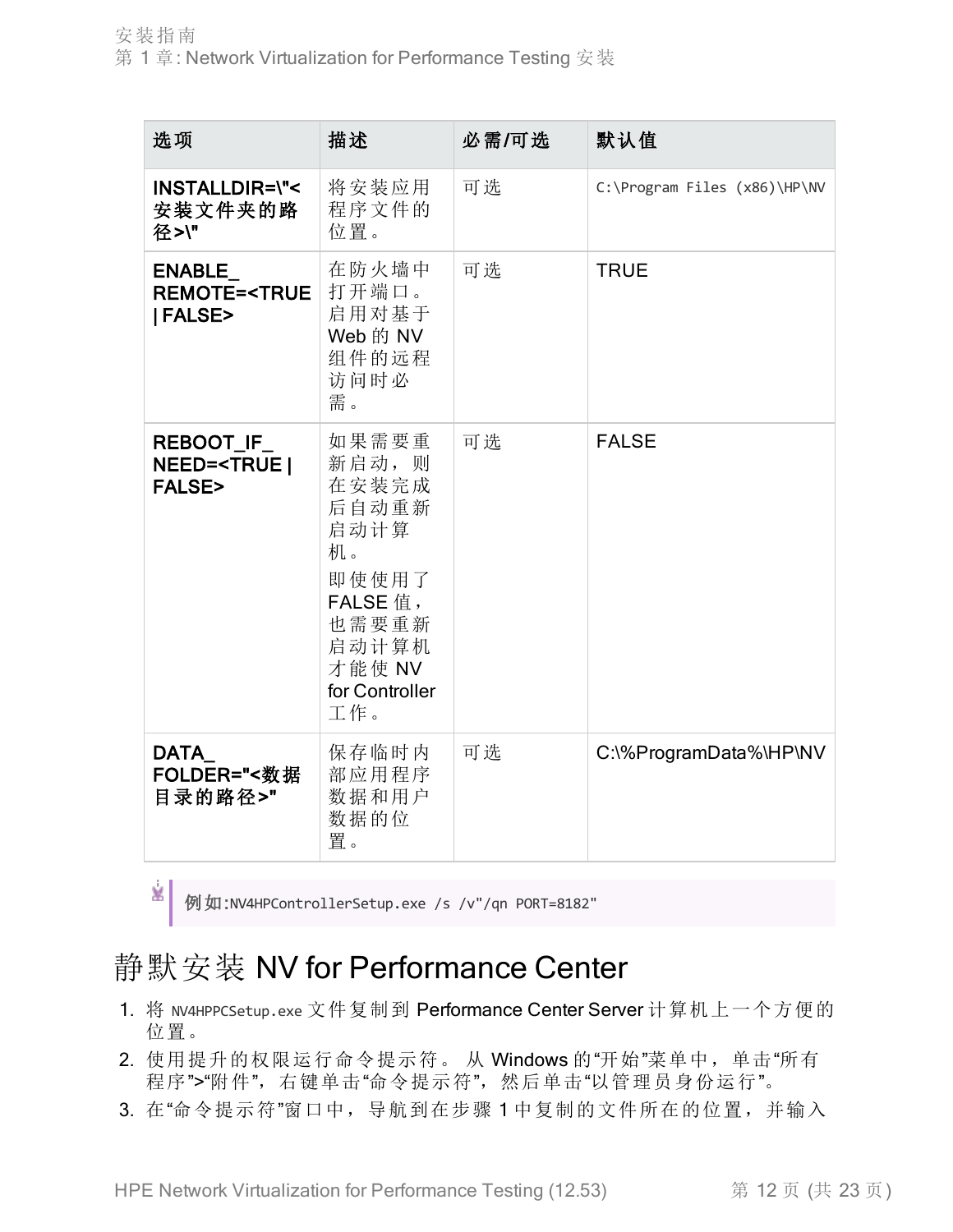下列命令和所需的命令行选项:

NV4HPPCSetup.exe /s /v"/qn <命令行选项>"

### 命令行选项:

| 选项                                                                             | 描述                                                                                                                                                     | 必需/可选 | 默认值                          |
|--------------------------------------------------------------------------------|--------------------------------------------------------------------------------------------------------------------------------------------------------|-------|------------------------------|
| PORT=<端口号>                                                                     | 用于连接 NV<br>for<br>Performance<br>Center 的端<br>口。                                                                                                       | 必需    | 8182                         |
| <b>INSTALLDIR=\"&lt;</b><br>安装文件夹的路<br>径>\"                                    | 将安装应用<br>程序文件的<br>位置。                                                                                                                                  | 可选    | C:\Program Files (x86)\HP\NV |
| ENABLE<br><b>REMOTE=<true< b=""><br/>  FALSE&gt;</true<></b>                   | 在防火墙中<br>打开端口。<br>启用对基于<br>Web 的 NV<br>组件的远程<br>访问时必<br>需。                                                                                             | 可选    | <b>TRUE</b>                  |
| <b>REBOOT_IF_</b><br><b>NEED=<true b=""  <=""><br/><b>FALSE&gt;</b></true></b> | 如果需要重<br>新启动, 则<br>在安装完成<br>后自动重新<br>启动计算<br>机。<br>即使使用了<br>FALSE 值,<br>也需要重新<br>启动计算机<br>才能使 NV<br>for<br>Performance<br>Center $\mathcal{I}$ .<br>作。 | 可选    | <b>FALSE</b>                 |
| DATA<br>FOLDER="<数据<br>目录的路径>"                                                 | 保存临时内<br>部应用程序<br>数据和用户<br>数据的位<br>置。                                                                                                                  | 可选    | C:\%ProgramData%\HP\NV       |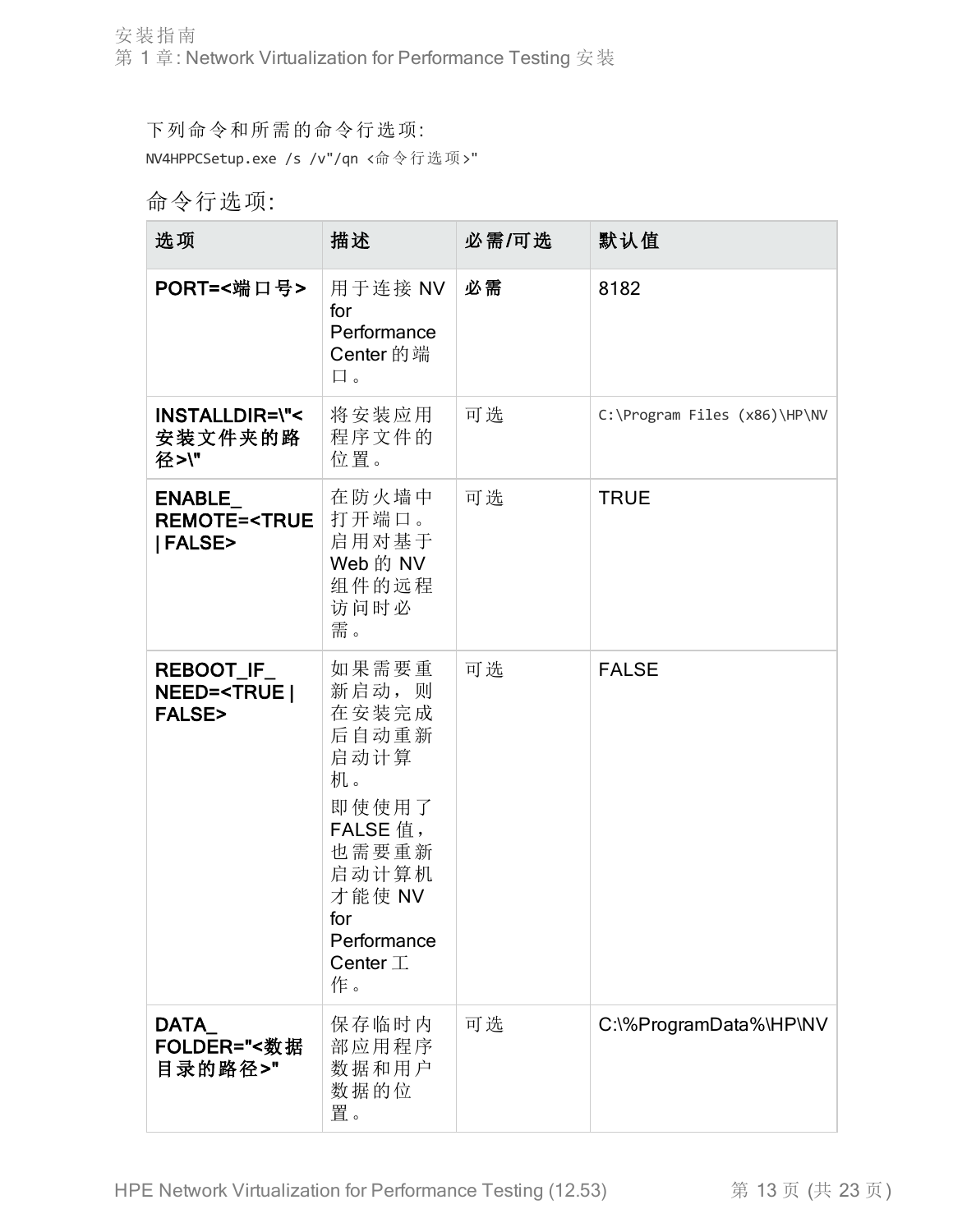Ń.

例如:NV4HPPCSetup.exe /s /v"/qn PORT=8182"

### <span id="page-13-0"></span>静默安装 NV for Load Generator

- 1. 将 NV4HPLGSetup.exe 文件复制到 Load Generator 计算机上一个方便的位置。
- 2. 使用提升的权限运行命令提示符。从 Windows 的"开始"菜单中,单击"所有 程序">"附件",右键单击"命令提示符",然后单击"以管理员身份运行"。
- 3. 在"命令提示符"窗口中,导航到在步骤 1 中复制的文件所在的位置,并输入 下列命令和所需的命令行选项:

NV4HPLGSetup.exe /s /v"/qn <命令行选项>"

命令行选项:

| 选项                                                                  | 描述                                                                          | 必需/可选 | 默认值                          |
|---------------------------------------------------------------------|-----------------------------------------------------------------------------|-------|------------------------------|
| PORT=<端口号>                                                          | 用于连接 NV<br>for Load<br>Generator 的<br>端口。                                   | 必需    | 8182                         |
| <b>INSTALLDIR=\"&lt;</b><br>安装文件夹的路<br>径>\"                         | 将安装应用<br>程序文件的<br>位置。                                                       | 可选    | C:\Program Files (x86)\HP\NV |
| <b>ENABLE</b><br><b>REMOTE=<true< b=""><br/>  FALSE&gt;</true<></b> | 在防火墙中<br>打开端口。<br>远程访问 NV<br>统计信息和<br><b>NV Network</b><br>Editor 时 必<br>需。 | 可选    | <b>TRUE</b>                  |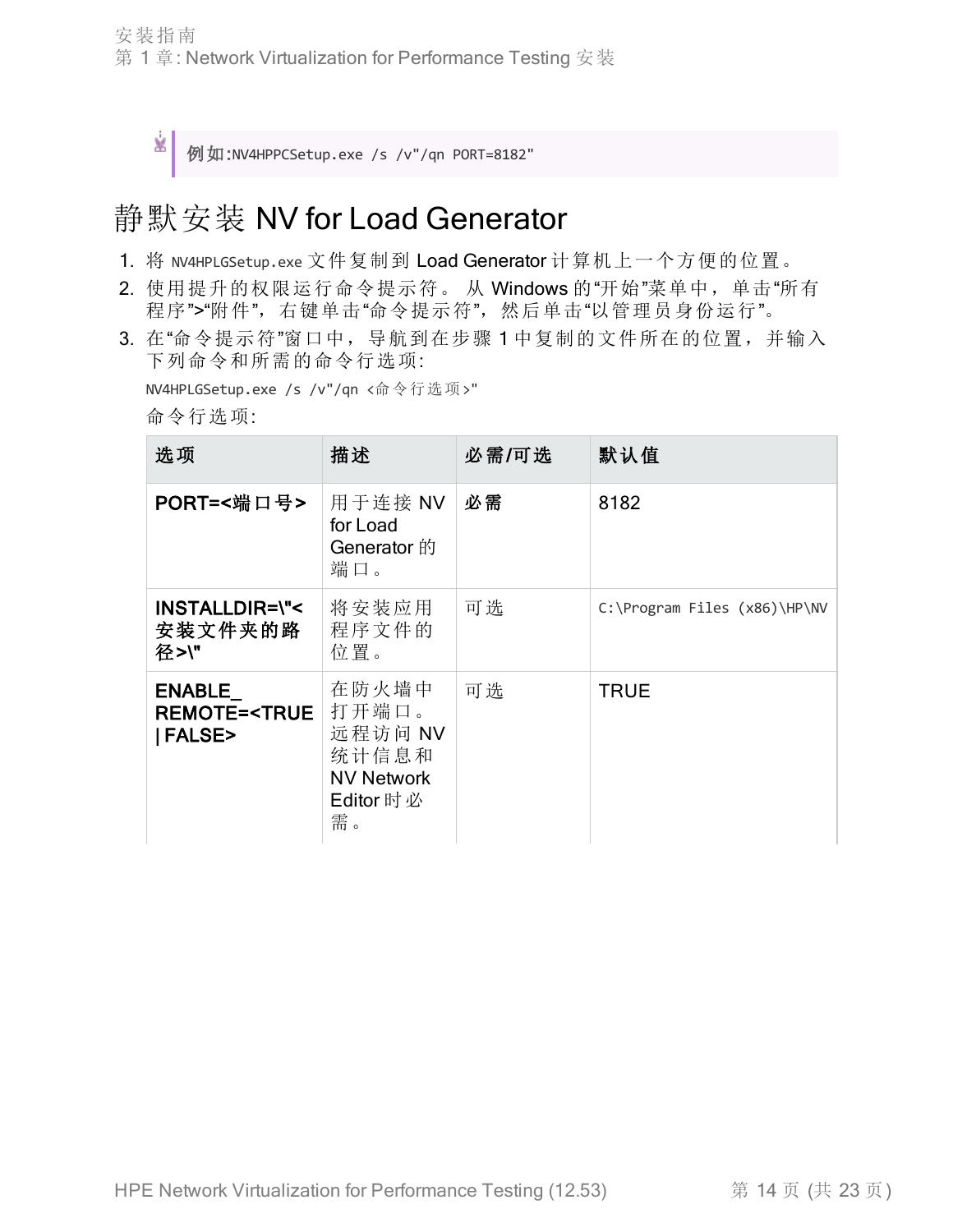| 选项                                                               | 描述                                                                                                                                           | 必需/可选 | 默认值                    |
|------------------------------------------------------------------|----------------------------------------------------------------------------------------------------------------------------------------------|-------|------------------------|
| <b>REBOOT_IF_</b><br>NEED= <true <br><b>FALSE&gt;</b></true <br> | 如果需要重<br>新启动,则<br>在安装完成<br>后自动重新<br>启动计算<br>机。<br>即使使用了<br>FALSE 值,<br>也需要重新<br>启动计算机<br>才能使 NV<br>for Load<br>Generator $\mathcal{I}$<br>作。 | 可选    | <b>FALSE</b>           |
| DATA<br>FOLDER="<数据<br>目录的路径>"                                   | 保存临时内<br>部应用程序<br>数据和用户<br>数据的位<br>置。                                                                                                        | 可选    | C:\%ProgramData%\HP\NV |

例如:NV4HPLGSetup.exe /s /v"/qn PORT=8182"

Ý.

## <span id="page-14-0"></span>静默卸载 HPE Network Virtualization for Performance Testing

要静默卸载 NV 12.53 组件,必须以管理员身份登录。

在命令行中,针对要卸载的组件输入相应命令:

| NV组件                            | 卸载命令                                                                                                                               |
|---------------------------------|------------------------------------------------------------------------------------------------------------------------------------|
| NV for Controller               | NV4HPControllerSetup.exe /s /removeonly /v"/qn PORT=<端口号><br>REBOOT IF NEED= <true false=""  ="">"<br/>PORT - 可选: 从防火墙中删除端口</true> |
| NV for<br>Performance<br>Center | NV4HPPCSetup.exe /s /removeonly /v"/qn PORT=<端口号> REBOOT IF<br>NEED= <true false=""  ="">"<br/>PORT - 可选: 从防火墙中删除端口</true>         |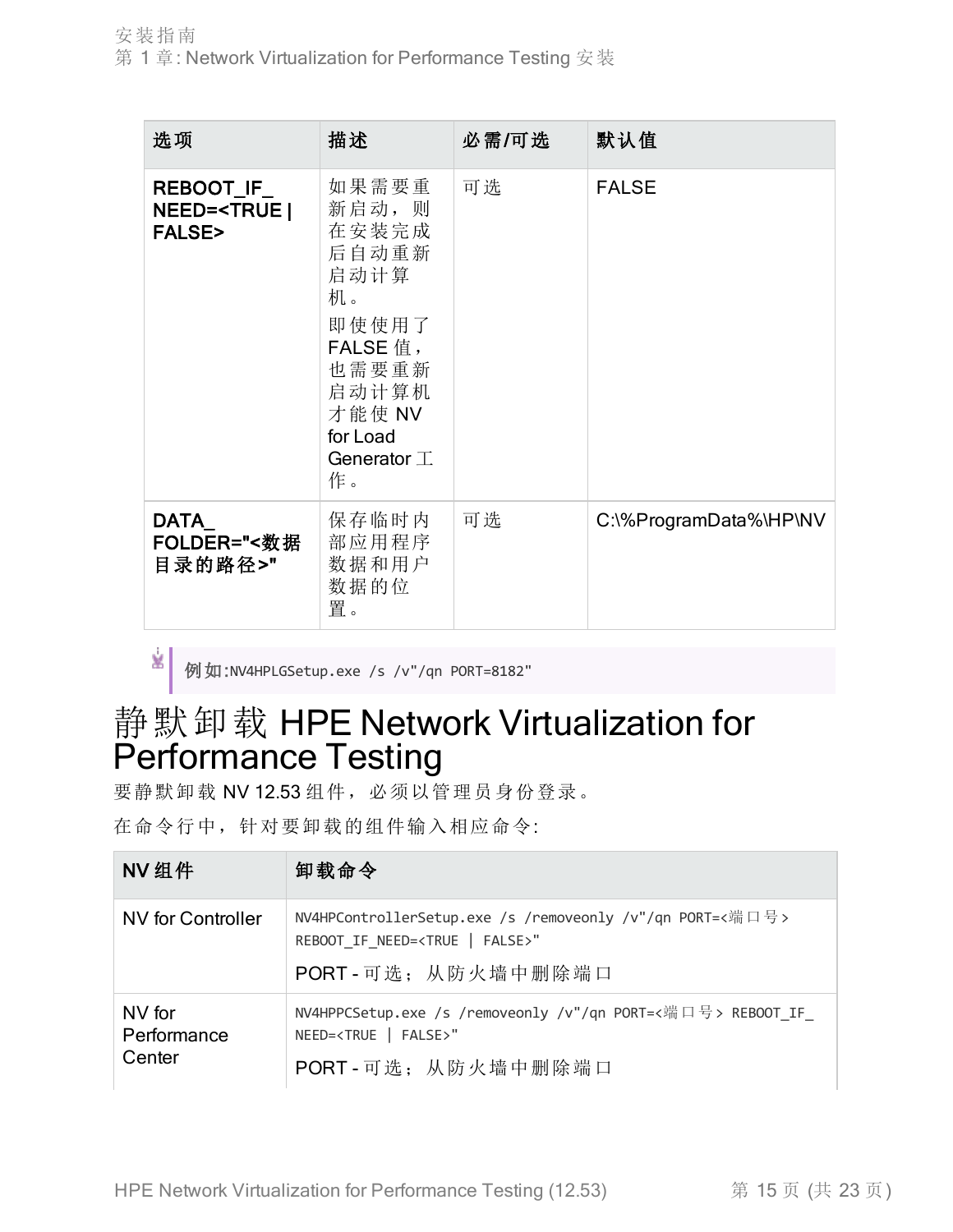| NV组件                     | 卸载命令                                                                                               |
|--------------------------|----------------------------------------------------------------------------------------------------|
| NV for Load<br>Generator | NV4HPLGSetup.exe /s /removeonly /v"/qn PORT=<端口号> REBOOT_IF_<br>NEED= <true false=""  ="">"</true> |
|                          | PORT - 可选: 从防火墙中删除端口                                                                               |

备注: 在安装或卸载 NV for Load Generator 组件后,必须重新启动计算机。

## <span id="page-15-0"></span>安装后任务

安装 NV 组件后, 您需要执行以下操作:

- <sup>l</sup> 安装许可证
- <sup>l</sup> 配置活动适配器
- <sup>l</sup> (可选) 配置其他 NV 自定义

有关详细信息, 请参阅《HPE Network Virtualization for Performance Testing 用户 指南》的相关章节。

备注: 设置 LoadRunner/Performance Center 测试环境时, 请确保 LoadRunner Controller 和 Performance Center Host 可以使用端口 8182 (默认 值) 与将运行 NV 的所有 Load Generator 通信。如果未启用此通信, LoadRunner Controller、Performance Center 客户端和 Analysis 将无法显示 网络虚拟化图表。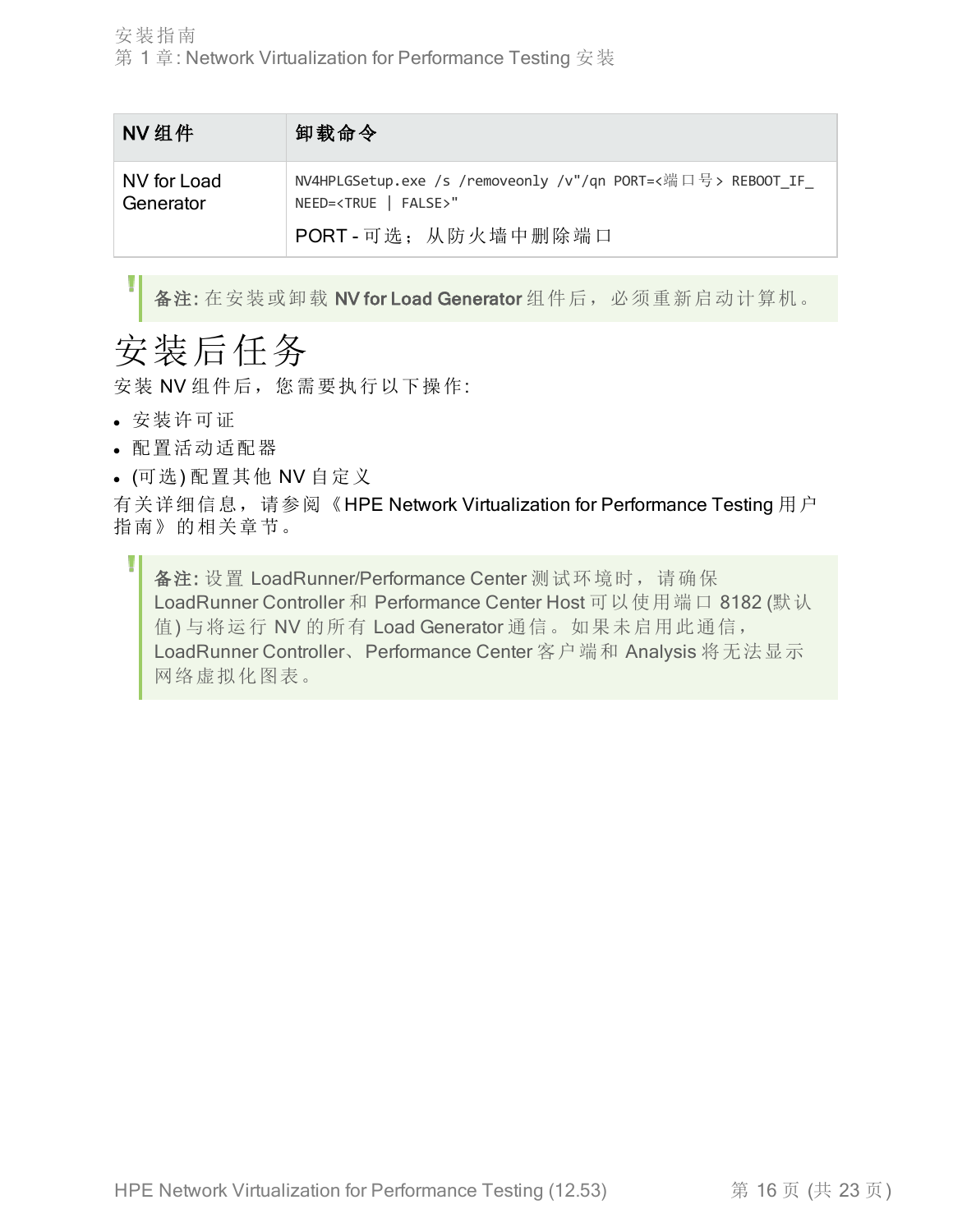# <span id="page-16-1"></span><span id="page-16-0"></span>第 2 章: NV Analytics 安装

### 系统要求

NV Analytics 的最低要求如下:

| 处理器                              | 四核 2.5 GHz 或更高配置                                                                                                                                                           |
|----------------------------------|----------------------------------------------------------------------------------------------------------------------------------------------------------------------------|
| 内存                               | 4 GB RAM                                                                                                                                                                   |
| 硬盘                               | 1 GB 的可用磁盘空间                                                                                                                                                               |
| 桌面操作系统                           | • Windows Server 2008 R2 SP1 (64 位)<br>• Windows 7 SP1 (32/64 位)<br>• Windows Server 2012 R2<br>• Windows 8.0 (32/64 $\oplus$ )<br>• Windows 8.1 (64 位 )<br>• Windows 2012 |
| 浏览器                              | • Internet Explorer 10 及更高版本<br>$\bullet$ Firefox<br>• Chrome                                                                                                              |
| <b>Microsoft Office</b> (用于导出报告) | • Office 2007<br>• Office 2010<br><b>Office 2013</b>                                                                                                                       |

## <span id="page-16-2"></span>安装 NV Analytics

备注: 现在可以在负载测试过程中直接生成 NV Insights 和 NV Analytics 报 告,也可以从 VuGen 生成这些报告。

如果选择继续使用独立 NV Analytics 应用程序,则可安装 NV 安装文件随 附的已更新 12.53 版本。请确保在安装 NV Analytics for VuGen 许可证的计 算机上进行安装。独立 NV Analytics 应用程序使用相同的许可证。

#### 必备软件

在安装 NV Analytics 之前,必须先安装 Wireshark 1.10.8 版或更高版本。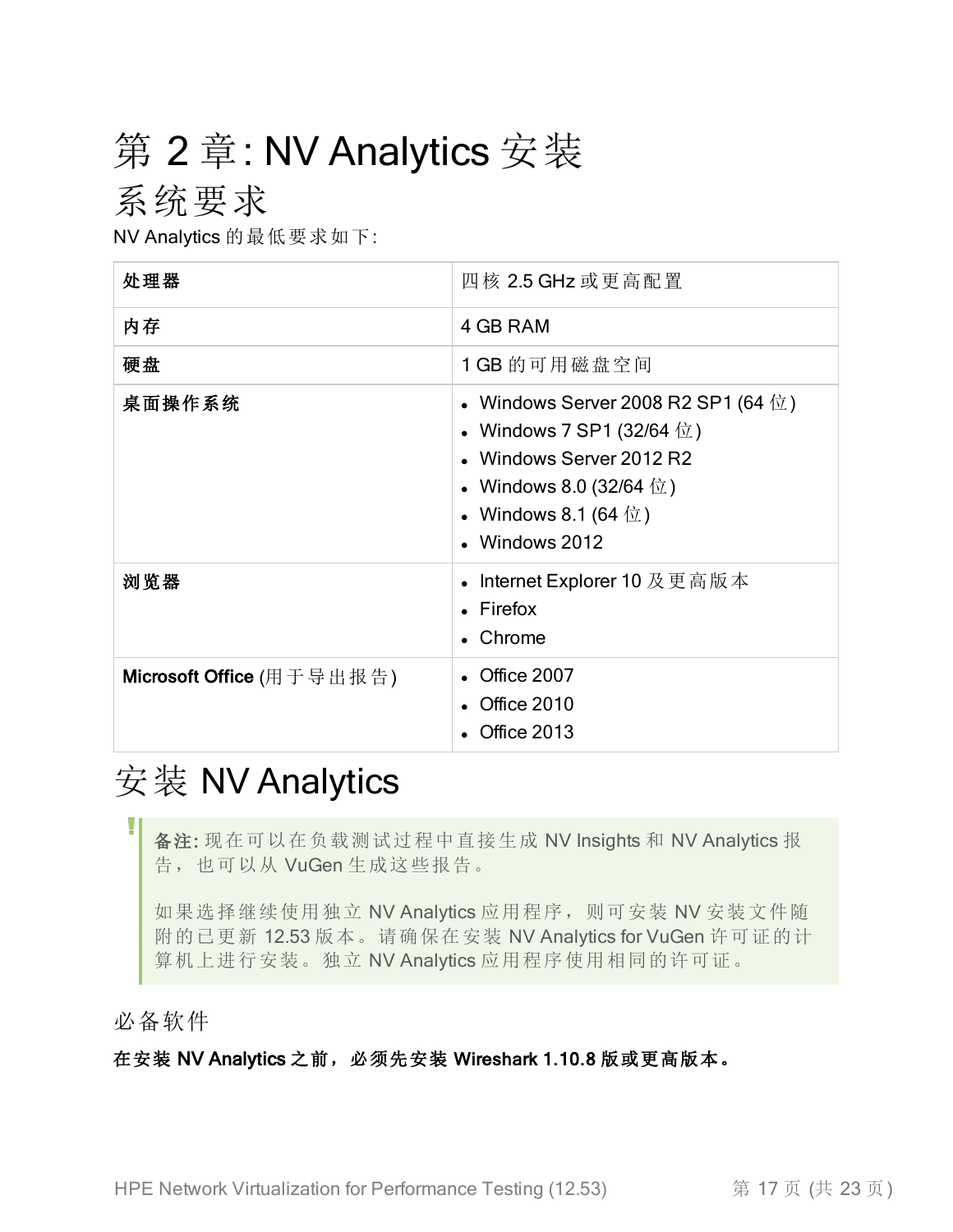备注: 虽然 NV Analytics 支持 WireShark 1.10.8 及更高版本, 但是建议您使 用 Wireshark 的最新稳定版本,确保应用最新的安全更新。有关发布信息 和下载,请参考 Wireshark 网站。

安装 NV Analytics 的过程中将安装下列产品 (如果尚未安装):

- 如果不存在 Java Runtime Environment [JRE] 6 (32 位) Update 24 或更高版本, 则 会安装 JRE 8 (32 位) Update 45。
- 如果未安装 .NET 4 或更高版本, 则会安装 Microsoft .NET Framework 4.5.2 Full。
- Microsoft Silverlight 5.1.30514

安装软件

I

要安装 NV Analytics, 请运行 NV Analytics 安装文件 Analytics setup.exe (以管理 员身份),单击 Install, 并按照联机说明完成操作。

- 升级 NV Analytics:运行安装时, 安装程序会检查是否安装了 NV Analytics 的 以前版本。根据已经安装的版本,安装程序将执行以下操作之一:
	- <sup>l</sup> 卸载以前的版本,然后继续安装。
	- <sup>l</sup> 提示您先卸载以前的版本,然后再次运行安装。

安装 NV Analytics 之后, 必须重新启动计算机。

安装完成后, 从 Windows"开始"菜单访问 NV Analytics:"所有程序">"HPE NV for Performance Testing">"HPE NV Analytics">"NV Analytics"。

在 Windows 8.x 或更高版本中, 可以直接从"开始"或"应用"屏幕访问 NV Analytics。

#### 静默安装

备注: 如果在安装 NV Analytics 之前未安装 Wireshark, 安装将中止。

#### 要以静默方式安装 NV Analytics:

- 1. 将 NV Analytics 安装文件从安装包复制到方便的位置。
- 2. 从 Windows 的"开始"菜单中,单击"所有程序">"附件",右键单击"命令提示 符",然后单击"以管理员身份运行"。
- 3. 在"命令提示符"窗口中,导航到在步骤 1 中复制的文件所在的位置,并输入 下列命令和所需的命令行选项: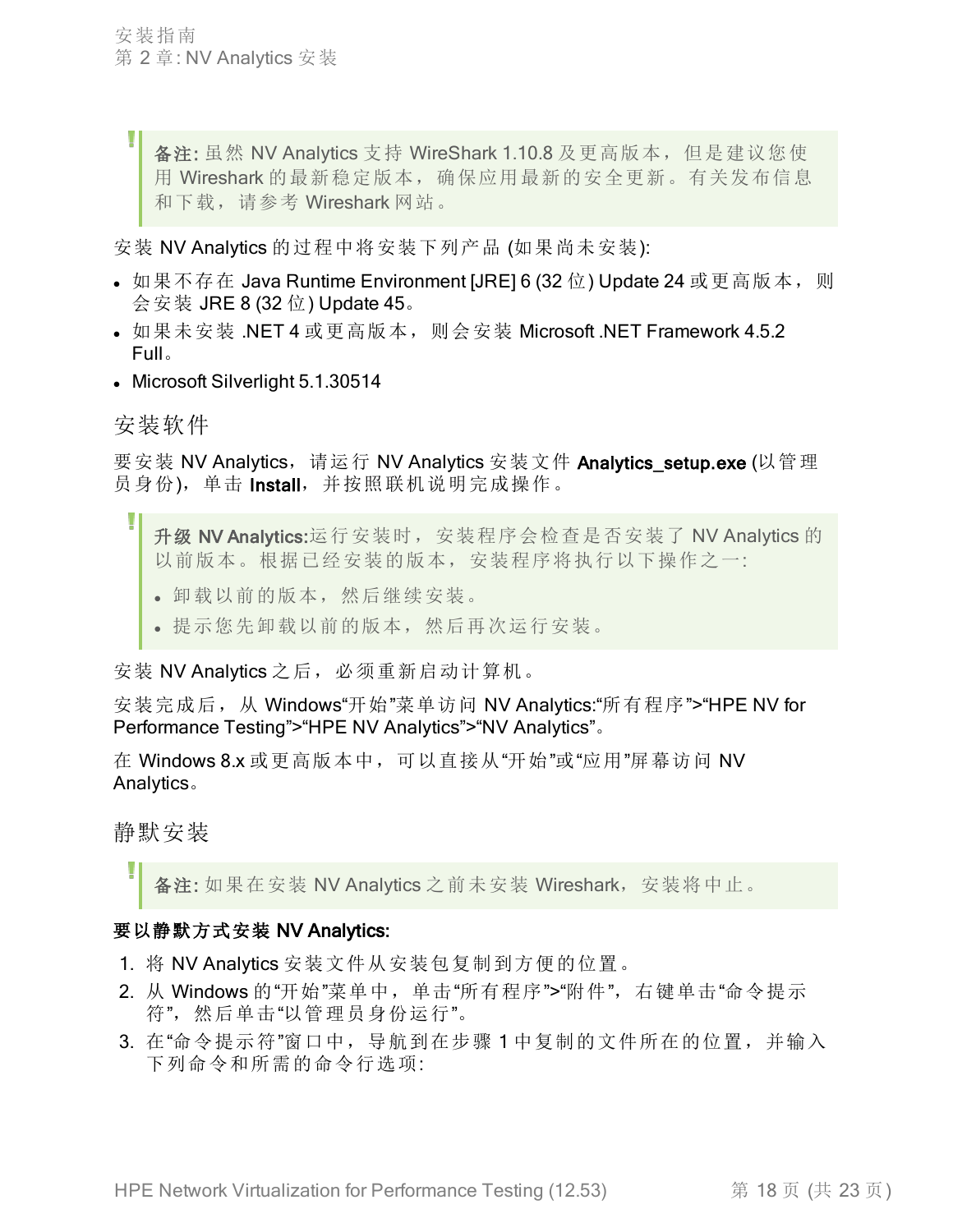Analytics\_setup.exe /s /v"/qn 命令行选项" 命令行选项 [\* 表示必需的命令行选项]: • PORT=<端口号> 用于连接 NV Analytics 的端口。 如果已安装其他 Network Virtualization 组件, NV Analytics 将使用相同 端口。 • ENABLE REMOTE=TRUE | FALSE 在防火墙中打开端口。 默认值为 TRUE。 • DATA FOLDER=\"<数据文件夹的路径>\" 保存内部应用程序数据和用户数据的位置。 默认值为<通用应用程序数据文件夹>\HP\NV (在 Win 7 中为 C:\ProgramData\HP\NV)。 • INSTALLDIR=\"<安装文件夹的路径>\" 将安装应用程序文件的位置。 默认值为 C:\Program Files (x86)\HP\NV\ • REBOOT\_IF\_NEED=TRUE | FALSE 如果需要重新启动,则在安装完成后自动重新启动计算机。 默认值为 TRUE。

静默卸载

#### 要以静默方式卸载 NV Analytics:

- 1. 将 NV Analytics 安装文件从安装包复制到方便的位置。
- 2. 从 Windows 的"开始"菜单中,单击"所有程序">"附件",右键单击"命令提示 符",然后单击"以管理员身份运行"。
- 3. 在"命令提示符"窗口中,导航到在步骤 1 中复制的文件所在的位置,并输入 下列命令和所需的命令行选项:

Analytics\_setup.exe /s /removeonly /v"/qn 命令行选项"

命令行选项 [所有命令行选项都为可选]:

- . REBOOT\_IF\_NEED=TRUE | FALSE
	- 如果需要重新启动,则在卸载完成后自动重新启动计算机。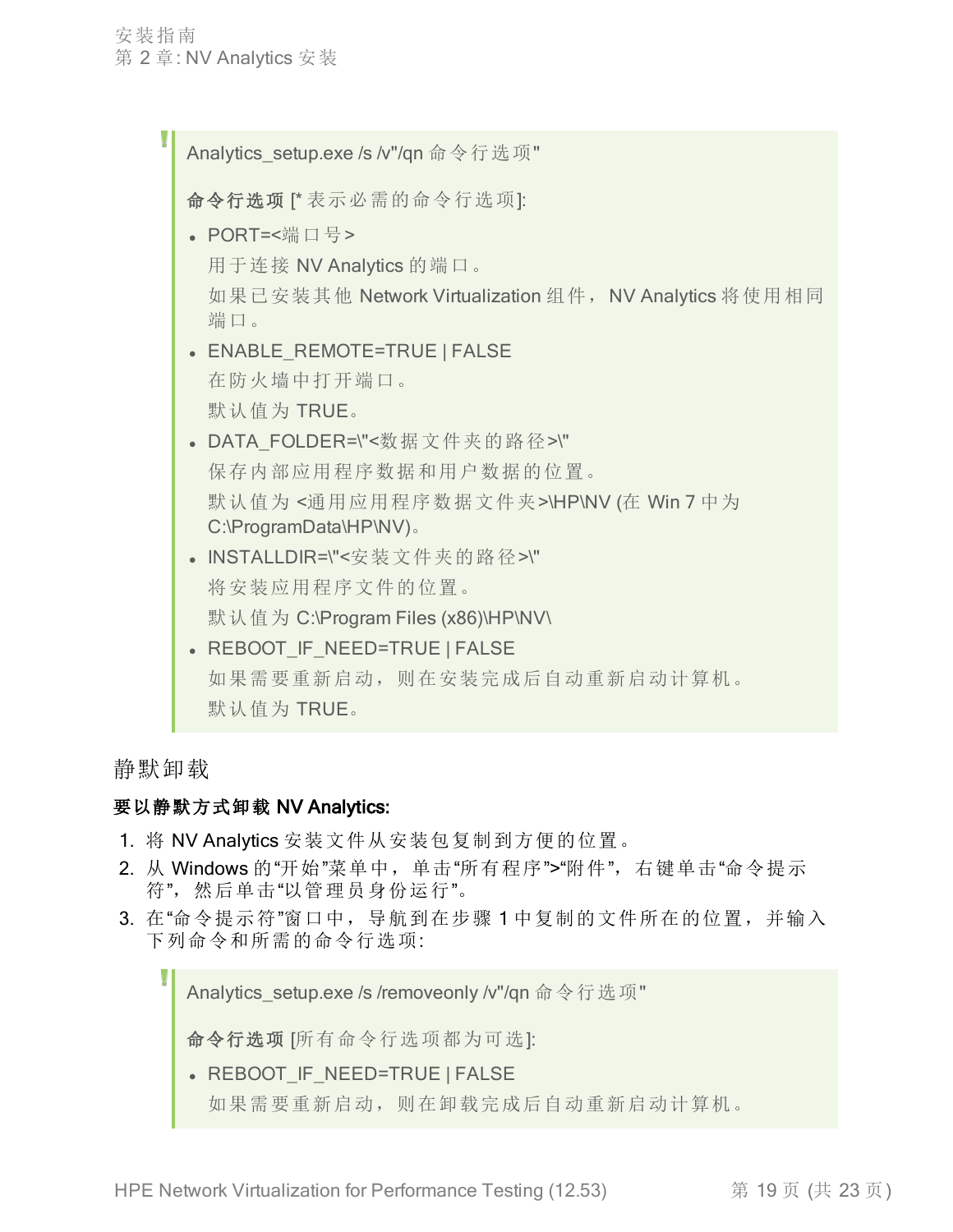- H 默认值为 TRUE。
	- FORCE\_REBOOT=TRUE | FALSE 无论是否需要重新启动,都会在卸载完成后自动重新启动计算机。 默认值为 FALSE。
	- DELETE\_DATA=TRUE | FALSE 删除所有存储的 NV Analytics 数据。 默认值为 FALSE。

### 安装日志文件

安装日志位于 C:\HP Log 下。日志文件按如下方式命名:

<产品名称><日期><时间>.log

例如:

NV Analytics\_8-27-2015\_15-06-54.log

HP NV for Load Generator 6-4-2015 15-29-27.log

HP NV for Controller 6-4-2015 15-37-38.log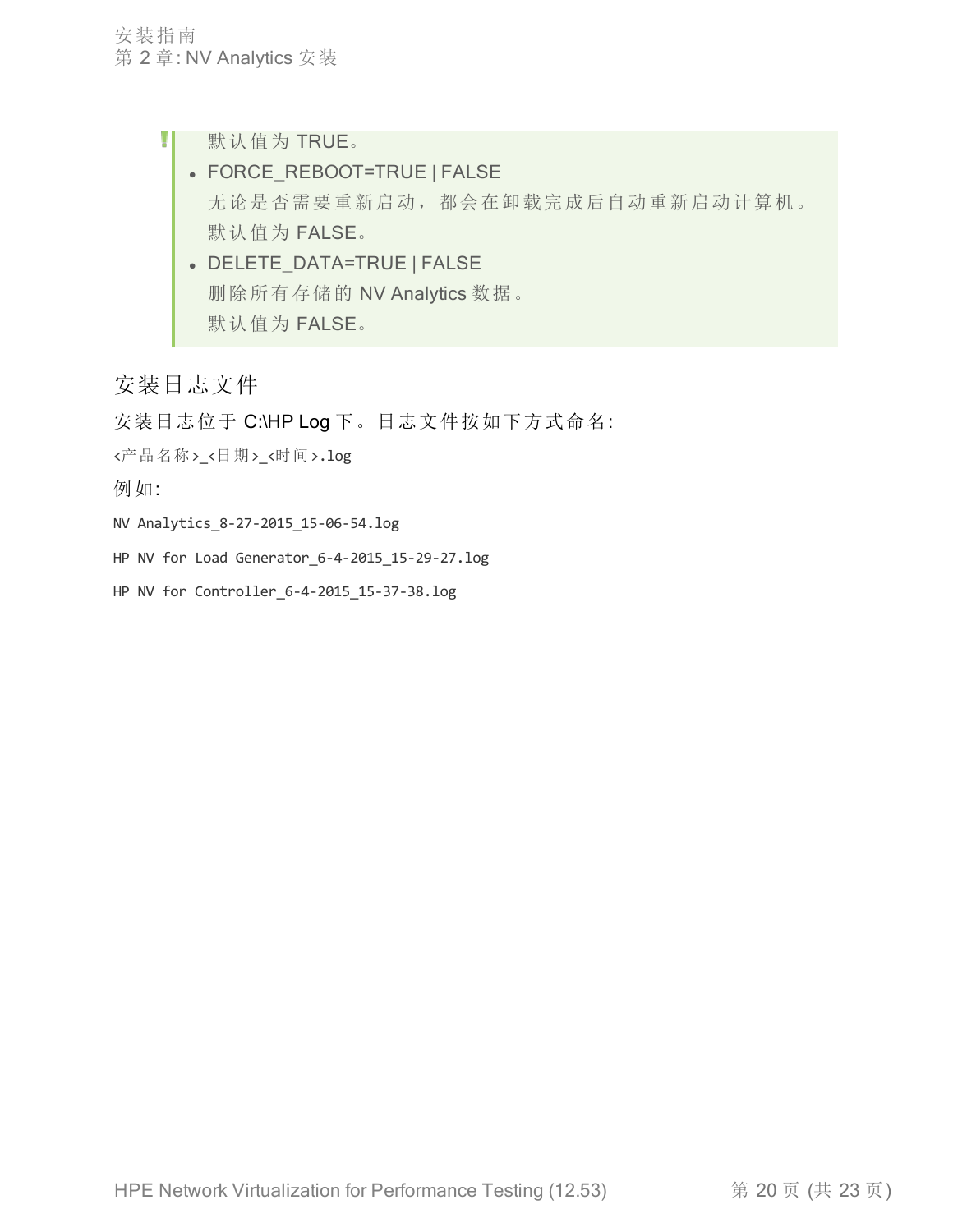# <span id="page-20-0"></span>第 3 章: NV Predictor 安装

## <span id="page-20-1"></span>安装 NV Predictor

NV Predictor 可以安装在 LoadRunner Controller 计算机、Performance Center 计算 机或任何其他装有 LoadRunner Analysis 的计算机上。

备注: NV Predictor 不支持以非英语语言包安装的 LoadRunner Controller 或 LoadRunner Analysis。

### 系统要求

在安装 NV Predictor 之前, 请确保目标计算机满足下列最低要求:

| 内存   | 1 GB RAM (推荐)                                        |
|------|------------------------------------------------------|
| 操作系统 | 适用于 LoadRunner 或 Performance Center 计算机的受支持操作<br>系统。 |
| 虚拟机  | VMware Workstation 6.0 或更高版本 (推荐)                    |
|      | VMware ESX 3.0 或更高版本 (支持)                            |

### 先决条件

#### 对于 LoadRunner Controller:

- LoadRunner Controller 12.53
- NV for Controller 12.53
- Microsoft Office 2007、2010 或 2013 (Word 和 Excel)

#### 对于 Performance Center Host:

- Performance Center 12.53
- NV for Controller 12.53
- Microsoft Office 2007、2010 或 2013 (Word 和 Excel)

#### 对于 LoadRunner Analysis 主机:

- LoadRunner Analysis 12.53
- Microsoft Office 2007、2010 或 2013 (Word 和 Excel)

### 安装 NV Predictor

以管理员身份运行 NVPredictorSetup.exe 文件, 并按照联机安装向导中的说明进 行操作。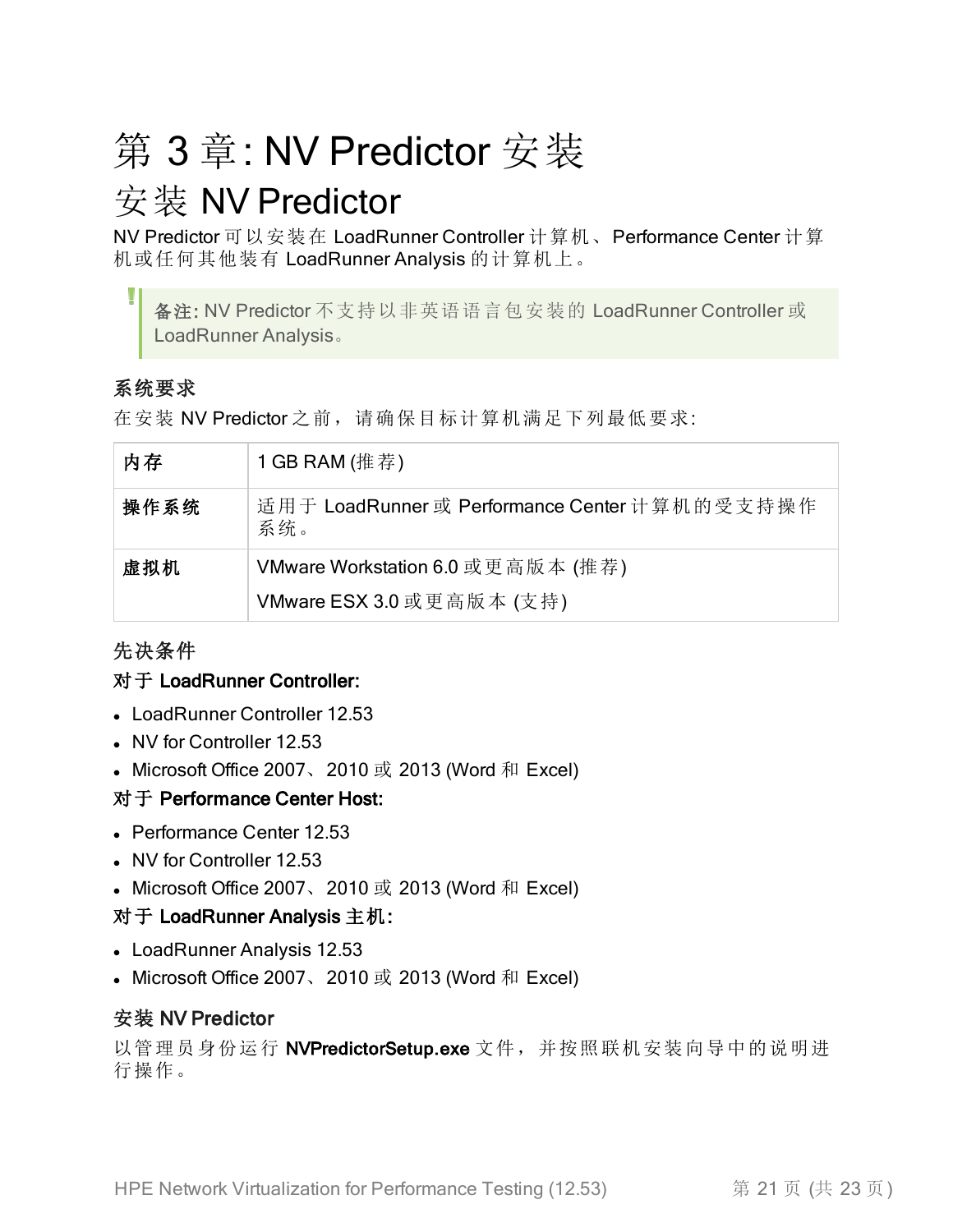安装指南 第 3 章: NV Predictor 安装

### 卸载 NV Predictor

在 Microsoft Windows"控制面板"中,单击"卸载程序",选择"NV Predictor",然后单 击"卸载"。